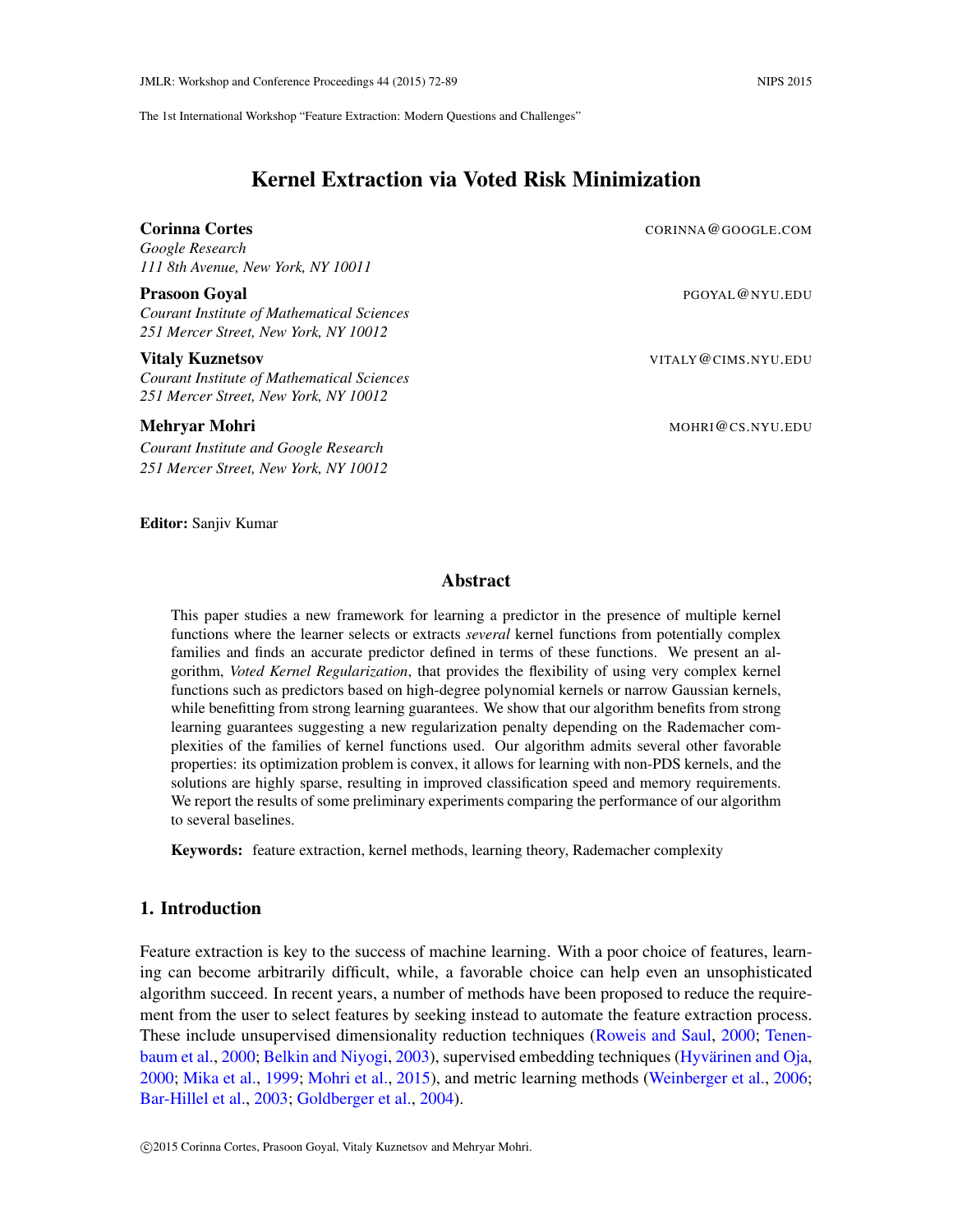For kernel-based algorithms, the problem of feature selection is substituted with that of selecting appropriate kernels. In the multiple kernel learning (MKL) framework, the learning algorithm is presented with a labeled sample and a family of kernel functions, typically a convex combination of base kernels, and the problem consists of using the sample to both extract the relevant kernel weights and learn a predictor based on that kernel [\(Lanckriet et al.,](#page-11-7) [2004;](#page-11-7) [Argyriou et al.,](#page-10-2) [2005,](#page-10-2) [2006;](#page-10-3) [Srebro and Ben-David,](#page-11-8) [2006;](#page-11-8) [Lewis et al.,](#page-11-9) [2006;](#page-11-9) [Zien and Ong,](#page-12-0) [2007;](#page-12-0) [Micchelli and Pontil,](#page-11-10) [2005;](#page-11-10) [Jebara,](#page-11-11) [2004;](#page-11-11) [Bach,](#page-10-4) [2008;](#page-10-4) [Ong et al.,](#page-11-12) [2005;](#page-11-12) [Cortes et al.,](#page-10-5) [2010,](#page-10-5) [2013\)](#page-10-6).

This paper studies an alternative framework for learning a predictor in the presence of multiple kernel functions where the learner selects or extracts *several* kernel functions and finds an accurate predictor defined in terms of these functions. There are some key differences between the set-up we consider and that of MKL. For the particular case of a family of convex combinations  $\sum_{k=1}^{p} \mu_k K_k$  based on p base kernels  $K_1, \ldots, K_p, \mu_k \ge 0$ , in MKL, the general form of the predictor solution f based a training sample  $(x_1, \ldots, x_m)$  is  $f = \sum_{i=1}^m \alpha_i (\sum_{k=1}^p \mu_k K_k(x_i))$ predictor solution f based a training sample  $(x_1, \ldots, x_m)$  is  $f = \sum_{i=1}^m \alpha_i (\sum_{k=1}^p \mu_k K_k(x_i, \cdot)) = \sum_{i=1}^m \sum_{k=1}^p \alpha_i \mu_k K_k(x_i, \cdot)$ , with  $\alpha_i \in \mathbb{R}$ . In contrast, the predictors we consider have the more  $\sum_{i=1}^{m} \sum_{k=1}^{p} \alpha_i \mu_k K_k(x_i, \cdot)$ , with  $\alpha_i \in \mathbb{R}$ . In contrast, the predictors we consider have the more general form  $f = \sum_{i=1}^{m} \sum_{k=1}^{p} \alpha_{i,k} K_k(x_i, \cdot)$ , with  $\alpha_{i,k} \in \mathbb{R}$ . Furthermore, we allow kernels to be selected from possibly very complex families, thanks to the use of capacity-conscient regularization. An approach similar to ours is that of [Cortes et al.](#page-10-7) [\(2011\)](#page-10-7), where for each base kernel a different predictor is used and where the predictors are then combined to define a single predictor, these two tasks being performed in a single stage or in two subsequent stages. The algorithm where the task is performed in a single stage bears the most resemblance with ours. However the regularization is different and, most importantly, not capacity-dependent. We will further emphasize these key points in Section [3](#page-3-0) where our Voted Kernel Regularization algorithm is further discussed.

The hypothesis returned by learning algorithms such as SVMs [\(Cortes and Vapnik,](#page-10-8) [1995\)](#page-10-8) and other algorithms for which the representer theorem holds is a linear combination of kernel feature functions  $K(x, \cdot)$ , where K is the kernel function used and x is a training sample. The generalization guarantees for SVMs depend on the sample size and the margin, but also on the complexity of the kernel function K used, measured by its trace [\(Koltchinskii and Panchenko,](#page-11-13) [2002\)](#page-11-13). These guarantees suggest that, for a moderate margin, learning with very complex kernels, such as sums of polynomial kernels of degree up to some large  $d$  may lead to overfitting, which frequently is observed empirically. Thus, in practice, simpler kernels are typically used, that is small ds for sums of polynomial kernels. On the other hand, to achieve a sufficiently high performance in challenging learning tasks, it may be necessary to augment a linear combination of such functions  $K(x, \cdot)$  with a function  $K'(x, \cdot)$ , where K' is possibly a substantially more complex kernel, such as a polynomial kernel of degree  $d' \gg d$ . This flexibility is not available when using SVMs or other learning algorithms such as kernel Perceptron [\(Aizerman et al.,](#page-10-9) [1964;](#page-10-9) [Rosenblatt,](#page-11-14) [1958\)](#page-11-14) with the same solution form: either a complex kernel function  $K'$  is used and then there is a risk of overfitting, or a potentially too simple kernel  $K$  is used, thereby limiting the performance achievable in some tasks.

This paper presents an algorithm, Voted Kernel Regularization (VKR), that precisely provides the flexibility of using potentially very complex kernel functions such as predictors based on much higher-degree polynomial kernels, while benefitting from strong learning guarantees. VKR simultaneously selects (multiple) base kernel functions and learns a discriminative model based on these functions. We show that our algorithm benefits from strong data-dependent learning bounds that are expressed in terms of the Rademacher complexities of the reproducing kernel Hilbert spaces (RHKS) of the kernel functions used. These results are based on the framework of *Voted Risk Minimization* originally introduced by [Cortes et al.](#page-10-10) [\(2014\)](#page-10-10) for ensemble methods. We further ex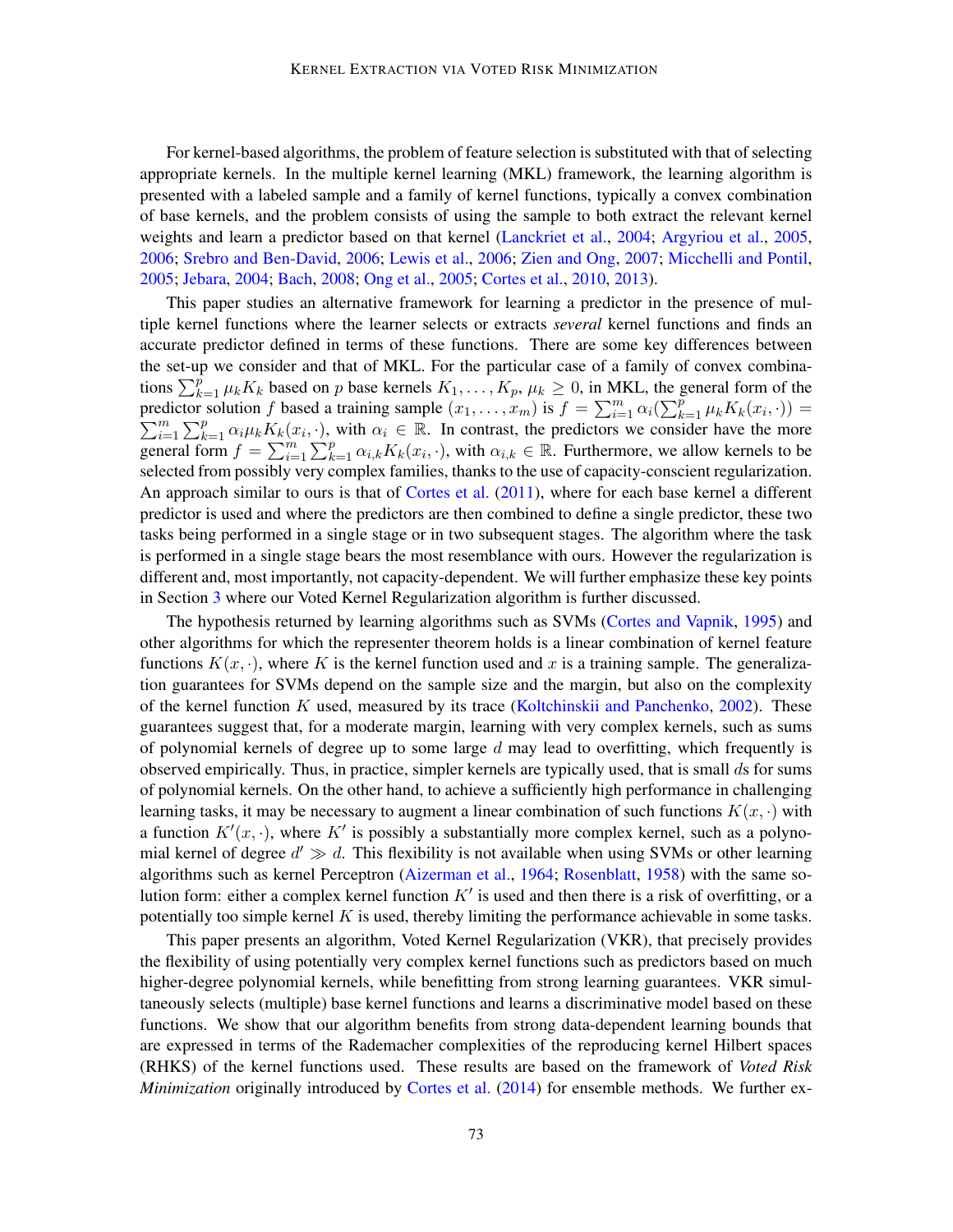tend their results, using a local Rademacher complexity analysis, to show that faster convergence rates are possible when the spectrum of the kernel matrix is controlled. The regularization terms of our algorithm is directly based on the Rademacher complexities of the families already mentioned and therefore benefits from the data-dependent properties of these quantities. We give an extensive analysis of these complexity penalties in the case of kernel families commonly used.

Besides the theoretical guarantees, VKR admits a number of additional favorable properties. Our formulation leads to a convex optimization problem that can be solved either via Linear Programming or Coordinate Descent. VKR does not require the kernel functions to be positive-definite or even symmetric. This enables the use of much richer families of kernel functions. In particular, some standard distances known not to be PSD such as the edit-distance can be used with VKR.

Yet another advantage of our algorithm is that it learns highly sparse feature representations providing greater efficiency and less memory needs. In that respect, VKR is similar to so-called *norm-1 SVM* [\(Vapnik,](#page-11-15) [1998;](#page-11-15) [Zhu et al.,](#page-12-1) [2003\)](#page-12-1) and *Any-Norm-SVM* [\(Dekel and Singer,](#page-10-11) [2007\)](#page-10-11) which all use a norm-penalty to reduce the number of support vectors. However, to the best of our knowledge these regularization terms on their own has not led to performance improvement over regular SVMs [\(Zhu](#page-12-1) [et al.,](#page-12-1) [2003;](#page-12-1) [Dekel and Singer,](#page-10-11) [2007\)](#page-10-11). In contrast, our preliminary experimental results show that VKR can outperform both regular SVM and norm-1 SVM, and at the same time significantly reduce the number of support vectors. In some other work, hybrid regularization schemes are combined to obtain a performance improvement [\(Zou,](#page-12-2) [2007\)](#page-12-2). Possibly this technique could be applied to our VKR algorithm as well resulting in additional performance improvements.

The rest of the paper is organized as follows. Some preliminary definitions and notation are introduced in Section [2.](#page-2-0) The VKR algorithm is presented in Section [3.](#page-3-0) In Section [4,](#page-4-0) we show that it benefits from strong data-dependent learning guarantees, including when using highly complex kernel families. In Section [4,](#page-4-0) we also prove local complexity bounds that detail how faster convergence rates are possible provided that the spectrum of the kernel matrix is controlled. Section [5](#page-5-0) discusses the implementation of the VKR algorithm, including optimization procedures and a novel theoretical analysis of the Rademacher complexities of relevant kernel families. We conclude with some early experimental results in Section [7](#page-8-0) and Appendix [D,](#page-16-0) which we hope to complete in the future with a more extensive analysis, including large-scale experiments.

## <span id="page-2-0"></span>2. Preliminaries

Let  $X$  denote the input space. We consider the familiar supervised learning scenario. We assume that training and test points are drawn i.i.d. according to some distribution D over  $\mathcal{X} \times \{-1, +1\}$ and denote by  $S = ((x_1, y_1), \ldots, (x_m, y_m))$  a training sample of size m drawn according to  $\mathcal{D}^m$ .

Let  $\rho > 0$ . For a function f taking values in R, we denote by  $R(f)$  its binary classification error, by  $\widehat{R}_S(f)$  its empirical error, and by  $\widehat{R}_{S,\rho}(f)$  its empirical margin error for the sample S:

$$
R(f) = \underset{(x,y)\sim \mathcal{D}}{\mathrm{E}}[1_{y f(x) \le 0}], \quad \widehat{R}_S(f) = \underset{(x,y)\sim S}{\mathrm{E}}[1_{y f(x) \le 0}], \text{ and } \widehat{R}_\rho(f) = \underset{(x,y)\sim S}{\mathrm{E}}[1_{y f(x) \le \rho}],
$$

where the notation  $(x, y) \sim S$  indicates that  $(x, y)$  is drawn according to the empirical distribution defined by S. We will denote by  $\Re s(H)$  the empirical Rademacher complexity of a hypothesis set H on the set S of functions mapping X to R, and by  $\mathfrak{R}_m(H)$  the Rademacher complexity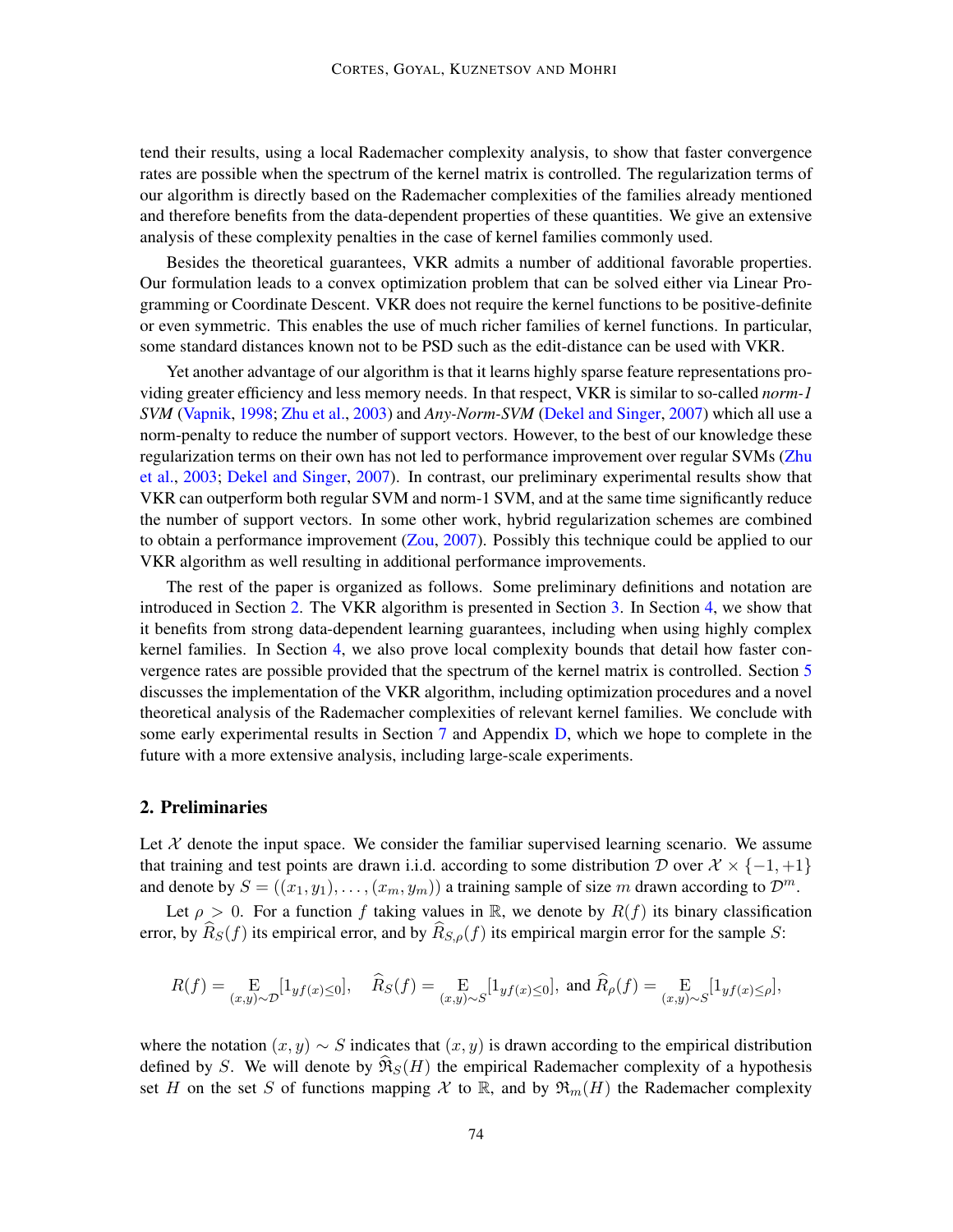[\(Koltchinskii and Panchenko,](#page-11-13) [2002;](#page-11-13) [Bartlett and Mendelson,](#page-10-12) [2002\)](#page-10-12):

$$
\widehat{\mathfrak{R}}_S(H) = \frac{1}{m} \mathop{\mathbf{E}}_{\sigma} \left[ \sup_{h \in H} \sum_{i=1}^m \sigma_i h(x_i) \right] \qquad \mathfrak{R}_m(H) = \mathop{\mathbf{E}}_{S \sim D^m} \left[ \widehat{\mathfrak{R}}_S(H) \right],
$$

where the random variables  $\sigma_i$  are independent and uniformly distributed over  $\{-1, +1\}$ .

### <span id="page-3-0"></span>3. Voted Kernel Regularization Algorithm

In this section, we present the VKR algorithm. Let  $K_1, \ldots, K_p$  be p positive semi-definite (PSD) kernel functions with  $\kappa_k = \sup_{x \in \mathcal{X}} \sqrt{K_k(x, x)}$  for all  $k \in [1, p]$ . We consider p corresponding families of functions mapping from X to  $\mathbb{R}$ ,  $H_1, \ldots, H_p$ , defined by  $H_k = \{x \mapsto \pm K_k(x, x') : x' \in$  $\mathcal{X}$ }, where the sign accounts for two possible ways of classifying a point  $x' \in \mathcal{X}$ . The general form of a hypothesis  $f$  returned by the algorithm is the following:

<span id="page-3-1"></span>
$$
f = \sum_{j=1}^{m} \sum_{k=1}^{p} \alpha_{k,j} K_k(\cdot, x_j),
$$

where  $\alpha_{k,j} \in \mathbb{R}$  for all j and k. Thus, f is a linear combination of hypotheses in  $H_k$ s. This form with many  $\alpha$ s per point is distinct from that of MKL solutions which admit only one  $\alpha$  per point. Since the families  $H_k$  are symmetric, this linear combination can be made a non-negative combination. Our algorithm consists of minimizing the Hinge loss on the training sample, as with SVMs, but with a different regularization term that tends to penalize hypotheses drawn from more complex  $H_k$ s more than those selected from simpler ones and to minimize the norm-1 of the coefficients  $\alpha_{k,j}$ . Let  $r_k$  denote the empirical Rademacher complexity of  $H_k$ :  $r_k = \mathfrak{R}_S(H_k)$ . Then, the following is the objective function of VKR:

$$
F(\alpha) = \frac{1}{m} \sum_{i=1}^{m} \max\left(0, 1 - y_i \sum_{j=1}^{m} \sum_{k=1}^{p} \alpha_{k,j} y_j K_k(x_i, x_j)\right) + \sum_{j=1}^{m} \sum_{k=1}^{p} (\lambda r_k + \beta) |\alpha_{k,j}|,
$$
 (1)

where  $\lambda \ge 0$  and  $\beta \ge 0$  are parameters of the algorithm. We will adopt the notation  $\Lambda_k = \lambda r_k + \beta$ to simplify the presentation in what follows.

Note that the objective function  $F$  is convex: the Hinge loss is convex, thus, its composition with an affine function is also convex, which shows that the first term is convex; the second term is convex as the absolute value terms with non-negative coefficients; and  $F$  is convex as the sum of these two convex terms. Thus, the optimization problem admits a global minimum. VKR returns the function f defined by [\(3\)](#page-3-0) with coefficients  $\alpha = (\alpha_{k,j})_{k,j}$  minimizing F.

This formulation admits several benefits. First, it enables us to learn with very complex hypothesis sets and yet, as we will see later, benefit from strong learning guarantees, thanks to the Rademacher complexity-based penalties assigned to coefficients associated to different  $H_k$ s. Notice further that the penalties assigned are data-dependent, which is a key feature of the algorithm. Second, observe that the objective function [\(7\)](#page-15-0) does not require the kernels  $K_k$  to be positive-definite or even symmetric. Function  $F$  is convex regardless of the kernel properties. This is a significant benefit of the algorithm which enables us to extend its use beyond what algorithms such as SVMs require. In particular, some standard distances known not to be PSD such as the edit-distance and many others could be used with this algorithm. Another advantage of this algorithm compared to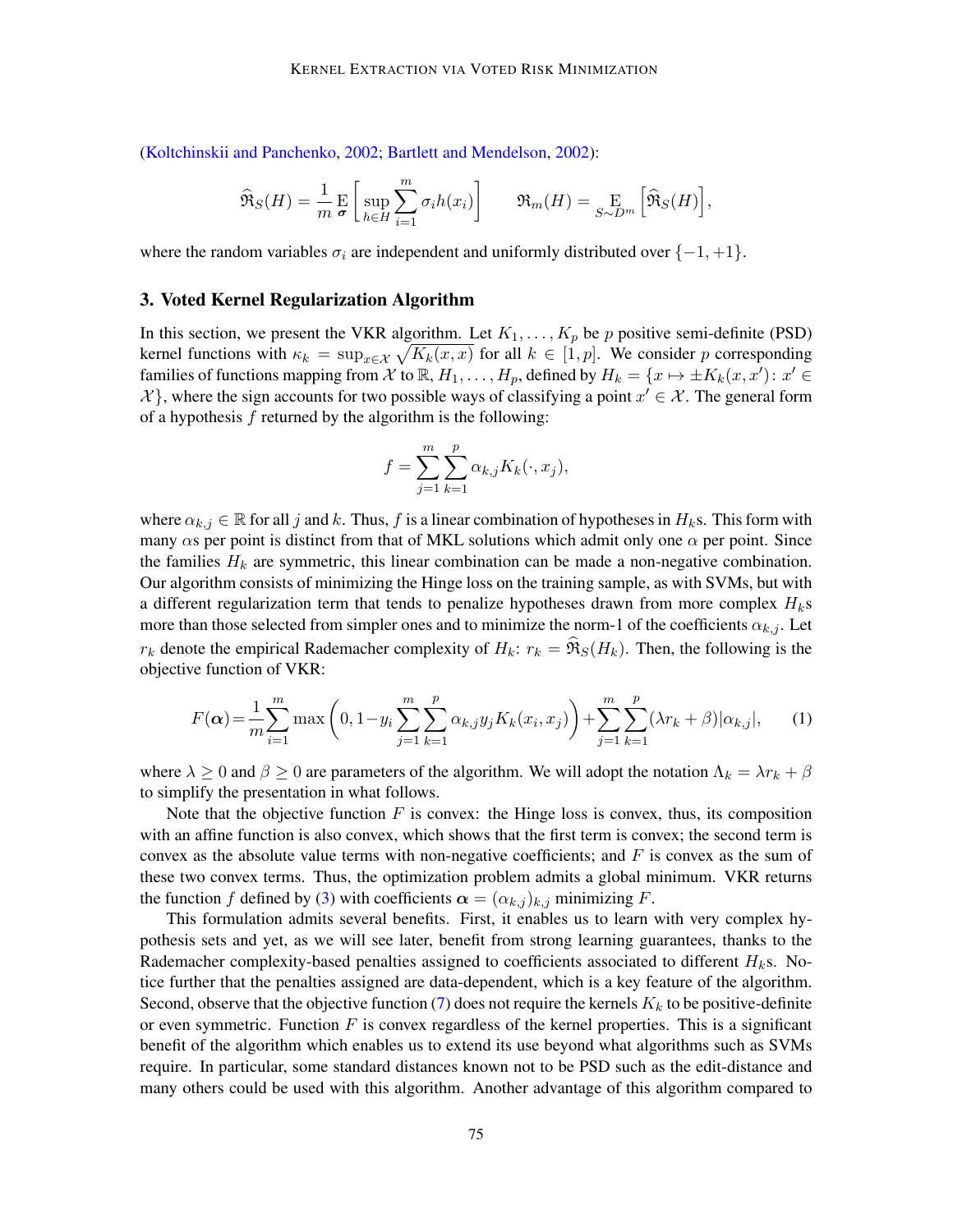standard SVM and other  $\ell_2$ -regularized methods is that  $\ell_1$ -norm regularization used for VKR leads to sparse solutions. The solution  $\alpha$  is typically sparse, which significantly reduces prediction time and the memory needs.

Note that hypotheses  $h \in H_k$  are defined by  $h(x) = K_k(x, x')$  where  $x'$  is an arbitrary element of the input space X. However, our objective only includes those  $x_i$  that belong to the observed sample. For PDS kernels, this does not cause any loss of generality. Indeed, observe that for  $x' \in \mathcal{X}$ we can write  $\Phi_k(x') = \mathbf{w} + \mathbf{w}^\perp$ , where  $\Phi_k$  is a feature map associated with the kernel  $K_k$  and where w lies in the span of  $\Phi_k(x_1), \ldots, \Phi_k(x_m)$  and  $w^{\perp}$  is in orthogonal compliment of this subspace. Therefore, for any sample point  $x_i$ 

$$
K_k(x_i, x') = \langle \Phi_k(x_i), \Phi_k(x') \rangle_{\mathcal{H}_k} = \langle \Phi_k(x_i), \mathbf{w} \rangle_{\mathcal{H}_k} + \langle \Phi_k(x_i), \mathbf{w}^{\perp} \rangle_{\mathcal{H}_k}
$$
  
= 
$$
\sum_{j=1}^m \beta_j \langle \Phi_k(x_i), \Phi_k(x_j) \rangle_{\mathcal{H}_k} = \sum_{j=1}^m \beta_j K_k(x_i, x_j),
$$

which leads to objective [\(1\)](#page-3-1). Note that selecting  $-K_k(\cdot, x_j)$  with weight  $\alpha_{k,j}$  is equivalent to selecting  $K_k(\cdot, x_j)$  with  $(-\alpha_{k,j})$ , which accounts for the absolute value on the  $\alpha_{k,j}$ s.

The VKR algorithm has some connections with other algorithms previously described in the literature. In the absence of any regularization, that is  $\lambda = 0$  and  $\beta = 0$ , it reduces to the minimization of the Hinge loss and is therefore close to the SVM algorithm [\(Cortes and Vapnik,](#page-10-8) [1995\)](#page-10-8). For  $\lambda = 0$ , that is when discarding our regularization based on the different complexity of the hypothesis sets, the algorithm coincides with an algorithm originally described by [Vapnik](#page-11-15) [\(1998\)](#page-11-15)[pp. 426-427], later by several other authors starting with [\(Zhu et al.,](#page-12-1) [2003\)](#page-12-1), and often referred to as the norm-1 SVM.

## <span id="page-4-0"></span>4. Learning Guarantees

In this section, we provide strong data-dependent learning guarantees for the VKR algorithm.

Let F denote  $\text{conv}(\bigcup_{k=1}^p H_k)$ , that is the family of functions f of the form  $f = \sum_{t=1}^T \alpha_t h_t$ , where  $\alpha = (\alpha_1, \dots, \alpha_T)$  is in the simplex  $\Delta$  and where, for each  $t \in [1, T]$ ,  $H_{k_t}$  denotes the hypothesis set containing  $h_t$ , for some  $k_t \in [1, p]$ . Then, the following learning guarantee holds.

<span id="page-4-1"></span>**Theorem 1** ([\(Cortes et al.,](#page-10-10) [2014\)](#page-10-10)) *Assume*  $p > 1$ *. Fix*  $\rho > 0$ *. Then, for any*  $\delta > 0$ *, with probability at least* 1 − δ *over the choice of a sample* S *of size* m *drawn i.i.d. according to* Dm*, the following inequality holds for all*  $f = \sum_{t=1}^{T} \alpha_t h_t \in \mathcal{F}$ *:* 

$$
R(f) \leq \widehat{R}_{S,\rho}(f) + \frac{4}{\rho} \sum_{t=1}^T \alpha_t \Re_m(H_{k_t}) + \frac{2}{\rho} \sqrt{\frac{\log p}{m}} + \sqrt{\left[\frac{4}{\rho^2} \log \left[\frac{\rho^2 m}{\log p}\right]\right] \frac{\log p}{m} + \frac{\log \frac{2}{\delta}}{2m}}.
$$

Theorem [1](#page-4-1) can be used to derive the VKR objective. We provide the full details of that derivation in Appendix [B.](#page-15-1) Theorem [1](#page-4-1) can be further improved using a local Rademacher complexity analysis showing that faster rates of convergence are possible.

<span id="page-4-2"></span>**Theorem 2** *Assume*  $p > 1$ *. Fix*  $\rho > 0$ *. Then, for any*  $\delta > 0$ *, with probability at least*  $1 - \delta$  *over the choice of a sample* S *of size* m *drawn i.i.d. according to* Dm*, the following inequality holds for all*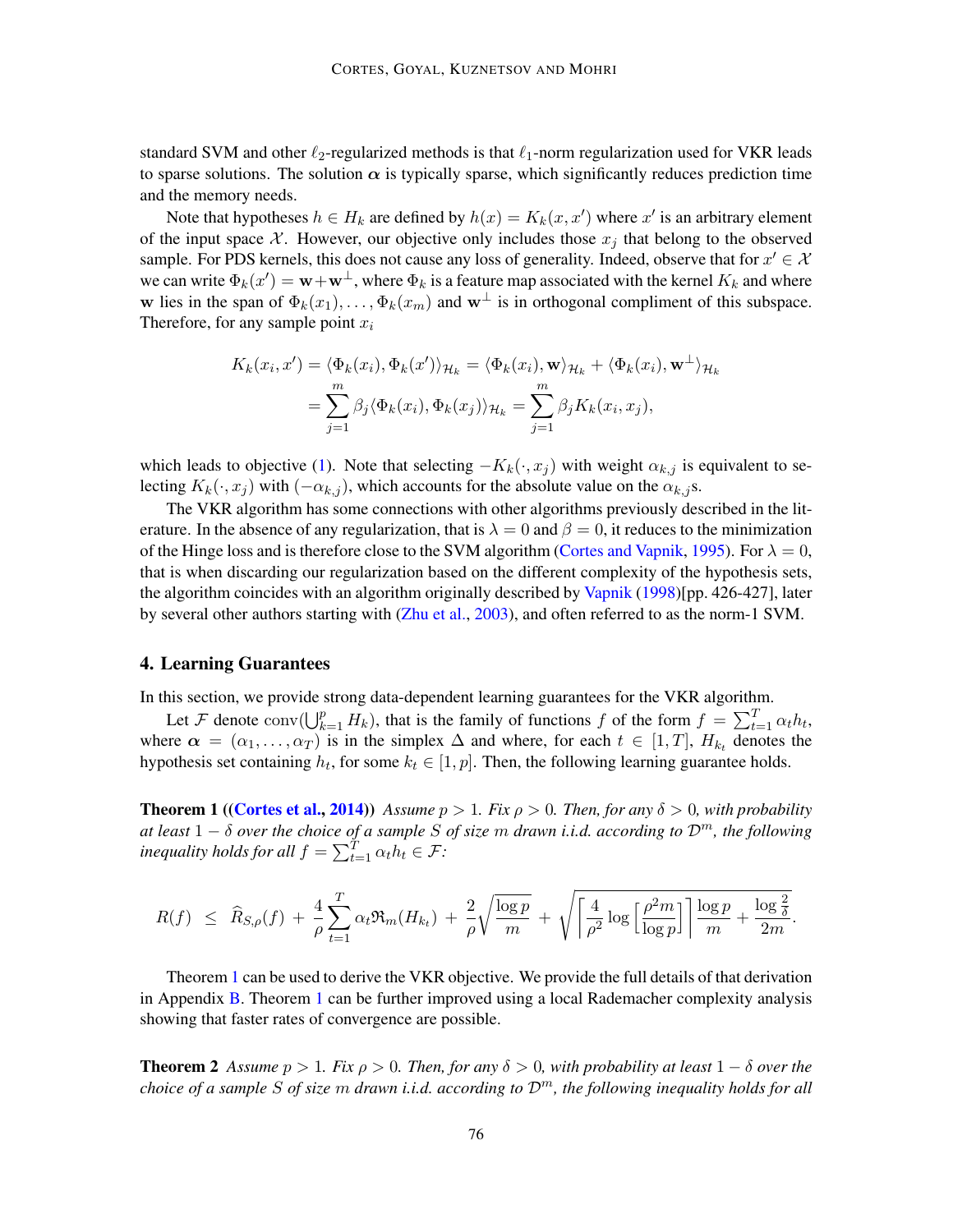$$
f = \sum_{t=1}^{T} \alpha_t h_t \in \mathcal{F} \text{ and for any } K > 1:
$$
  

$$
R(f) - \frac{K}{K-1} \widehat{R}_{S,\rho}(f) \le 6K \frac{1}{\rho} \sum_{t=1}^{T} \alpha_t \Re_m(H_{k_t}) + 40 \frac{K \log p}{\rho^2} + 5K \frac{\log \frac{2}{\delta}}{m} + 5K \left[ \frac{8}{\rho^2} \log \frac{\rho^2 (1 + \frac{K}{K-1}) m}{40K \log p} \right] \frac{\log p}{m}.
$$

The proof of this result is given in Appendix [A.](#page-12-3) Note that  $O(\log m/\sqrt{m})$  in Theorem [1](#page-4-1) is replaced with  $O(\log m/m)$  in Theorem [2.](#page-4-2) For full hypothesis classes  $H_k$ s,  $\mathfrak{R}_m(H_k)$  may be in  $O(1/\sqrt{m})$  and thus dominate the convergence of the bound. However, if we use localized classes  $H_k(r) = \{h \in H_k: E[h^2] < r\}$ , then, for certain values of  $r^*$ , the local Rademacher complexities  $\mathfrak{R}_m(H_k(r^*))$  are in  $O(1/m)$  which yields even stronger learning guarantees. Furthermore, this result leads to an extension of VKR objective:

$$
F(\alpha) = \frac{1}{m} \sum_{i=1}^{m} \max\left(0, 1 - \sum_{j=1}^{m} \sum_{k=1}^{p} \alpha_{k,j} y_i y_j K_k(x_i, x_j)\right) + \sum_{j=1}^{m} \sum_{k=1}^{p} (\lambda \Re_m(H_k(s)) + \beta) |\alpha_{k,j}|, (2)
$$

which is optimized over  $\alpha$  with the parameter s selected via cross-validation. In Section [6,](#page-6-0) we provide an explicit expression for the local Rademacher complexities of PDS kernel functions.

### <span id="page-5-0"></span>5. Optimization Solutions

We have derived and implemented two different algorithmic solutions for solving the optimization problem [\(1\)](#page-3-1): a linear programming (LP) that we will briefly describe here and a coordinate descent  $(CD)$  $(CD)$  $(CD)$  approach described in Appendix C which enables us to learn with a very large number of base hypotheses.

Observe that by introducing slack variables  $\xi_i$  the optimization problem [\(1\)](#page-3-1) can be equivalently written as follows:

$$
\min_{\alpha,\xi} \quad \frac{1}{m} \sum_{i=1}^m \xi_i + \sum_{j=1}^m \sum_{k=1}^p \Lambda_k |\alpha_{k,j}| \quad \text{s.t.} \quad \xi_i \ge 1 - \sum_{j=1}^m \sum_{k=1}^p \alpha_{k,j} y_i y_j K_k(x_i, x_j), \forall i \in [1, m].
$$

Next, we introduce new variables  $\alpha_{k,j}^+ \ge 0$  and  $\alpha_{k,j}^- \ge 0$  such that  $\alpha_{k,j} = \alpha_{k,j}^+ - \alpha_{k,j}^-$ . Then, for any k and j,  $|\alpha_{k,j}|$  can be rewritten as  $\alpha_{k,j}^+ + \alpha_{k,j}^-$ . The optimization problem is equivalent to the following:

$$
\min_{\alpha^{+}\geq 0,\alpha^{-}\geq 0,\xi} \quad \frac{1}{m} \sum_{i=1}^{m} \xi_{i} + \sum_{j=1}^{m} \sum_{k=1}^{p} \Lambda_{k} (\alpha^{+}_{k,j} + \alpha^{-}_{k,j})
$$
\ns.t. 
$$
\xi_{i} \geq 1 - \sum_{j=1}^{m} \sum_{k=1}^{p} (\alpha^{+}_{k,j} - \alpha^{-}_{k,j}) y_{i} y_{j} K_{k}(x_{i}, x_{j}), \forall i \in [1, m],
$$

since, conversely, a solution with  $\alpha_{k,j} = \alpha_{k,j}^+ - \alpha_{k,j}^-$  verifies the condition  $\alpha_{k,j}^+ = 0$  or  $\alpha_{k,j}^- = 0$  for any k and j, thus  $\alpha_{k,j} = \alpha_{k,j}^+$  when  $\alpha_{k,j} \ge 0$  and  $\alpha_{k,j} = \alpha_{k,j}^-$  when  $\alpha_{k,j} \le 0$ . This is because if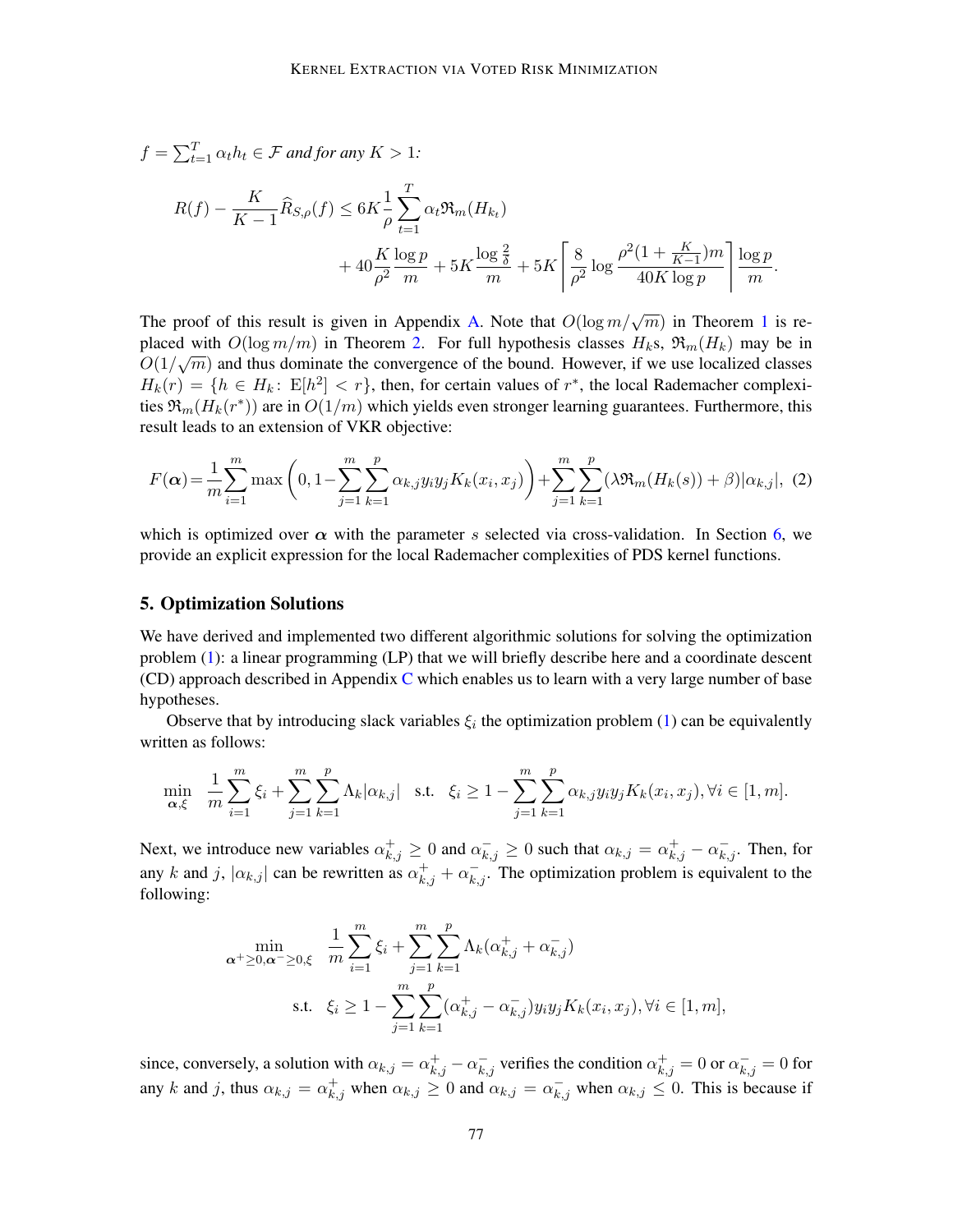$\delta = \min(\alpha_{k,j}^+, \alpha_{k,j}^-) > 0$ , then replacing  $\alpha_{k,j}^+$  with  $\alpha_{k,j}^+ - \delta$  and  $\alpha_{k,j}^-$  with  $\alpha_{k,j}^- - \delta$  would not affect  $\alpha_{k,j}^+ - \alpha_{k,j}^-$  but would reduce  $\alpha_{k,j}^+ + \alpha_{k,j}^-$ .

Note that the resulting optimization problem is an LP problem since the objective function is linear in both  $\xi_i$ s and  $\alpha^+$ ,  $\alpha^-$ , and since the constraints are affine. There is a battery of wellestablished methods to solve this LP problem including interior-point methods and the simplex algorithm. An additional advantage of this formulation of the VKR algorithm is that there is a large number of generic software packages for solving LPs making the VKR algorithm easier to implement.

## <span id="page-6-0"></span>6. Complexity penalties

An additional benefit of the learning bounds presented in Section [4](#page-4-0) is that they are data-dependent. They are based on the Rademacher complexities  $r<sub>k</sub>$ s of the base hypothesis sets  $H<sub>k</sub>$ , which can be accurately estimated from the training sample. Our formulation directly inherits this advantage. However, in some cases, computing these estimates may be very costly. In this section, we derive instead several upper bounds on these complexities that be can readily used in an efficient implementation of the VKR algorithm.

Note that the hypothesis set  $H_k = \{x \mapsto \pm K_k(x, x') : x' \in \mathcal{X}\}\$ is of course distinct from the RKHS  $\mathcal{H}_k$  of the kernel  $K_k$ . Thus, we cannot use known upper bounds on  $\mathfrak{R}_S(\mathcal{H}_k)$  to bound  $\mathfrak{R}_{S}(H_k)$ . Observe that  $\mathfrak{R}_{S}(\mathcal{H}_k)$  can be expressed as follows:

<span id="page-6-1"></span>
$$
\widehat{\mathfrak{R}}_S(H_k) = \frac{1}{m} \mathop{\mathbb{E}}_{\sigma} \left[ \sup_{x' \in \mathcal{X}, s \in \{-1, +1\}} \sum_{i=1}^m \sigma_i s K_k(x_i, x') \right] = \frac{1}{m} \mathop{\mathbb{E}}_{\sigma} \left[ \sup_{x' \in \mathcal{X}} \left| \sum_{i=1}^m \sigma_i K_k(x_i, x') \right| \right] \tag{3}
$$

<span id="page-6-2"></span>The following lemma gives an upper bound depending on the trace of the kernel matrix  $\mathbf{K}_k$ .

**Lemma 3 (Trace bound)** Let  $\mathbf{K}_k$  be the kernel matrix of the PDS kernel function  $K_k$  for the sample S and let  $\kappa_k = \sup_{x \in \mathcal{X}} \sqrt{K_k(x, x)}$ . Then, the following inequality holds:  $\widehat{\mathfrak{R}}_S(H_k) \leq \frac{\kappa_k \sqrt{\text{Tr}[\mathbf{K}_k]} }{m}$  $\frac{1}{m}$ .

**Proof** By [\(3\)](#page-6-1) and the Cauchy-Schwarz inequality, we can write

$$
\widehat{\mathfrak{R}}_{S}(H_{k}) = \frac{1}{m} \mathop{\mathbb{E}}_{\sigma} \left[ \sup_{x' \in \mathcal{X}} \Big| \sum_{i=1}^{m} \sigma_{i} K_{k}(x_{i}, x') \Big| \right] = \frac{1}{m} \mathop{\mathbb{E}}_{\sigma} \left[ \sup_{x' \in \mathcal{X}} \Big| \sum_{i=1}^{m} \sigma_{i} \Phi_{k}(x_{i}) \cdot \Phi_{k}(x') \Big| \right]
$$
  

$$
\leq \frac{1}{m} \mathop{\mathbb{E}}_{\sigma} \left[ \sup_{x' \in \mathcal{X}} \|\Phi_{k}(x')\|_{\mathcal{H}_{k}} \Big\| \sum_{i=1}^{m} \sigma_{i} \Phi_{k}(x_{i}) \Big\|_{\mathcal{H}_{k}} \right] = \frac{\kappa_{k}}{m} \mathop{\mathbb{E}}_{\sigma} \left[ \Big\| \sum_{i=1}^{m} \sigma_{i} \Phi_{k}(x_{i}) \Big\|_{\mathcal{H}_{k}} \right].
$$

By Jensen's inequality, the following inequality holds:

$$
\mathop{\mathbf{E}}_{\boldsymbol{\sigma}}\left[\Big\|\sum_{i=1}^m \sigma_i \Phi_k(x_i)\Big\|_{\mathcal{H}_k}\right] \leq \sqrt{\mathop{\mathbf{E}}_{\boldsymbol{\sigma}}\left[\sum_{i,j=1}^m \sigma_i \sigma_j \Phi_k(x_i) \cdot \Phi_k(x_j)\right]} = \sqrt{\text{Tr}[\mathbf{K}_k]},
$$

which concludes the proof.

The expression given by the lemma can be precomputed and used as the parameter  $r_k$  of the optimization procedure. However, the upper bound just derived is not fine enough to distinguish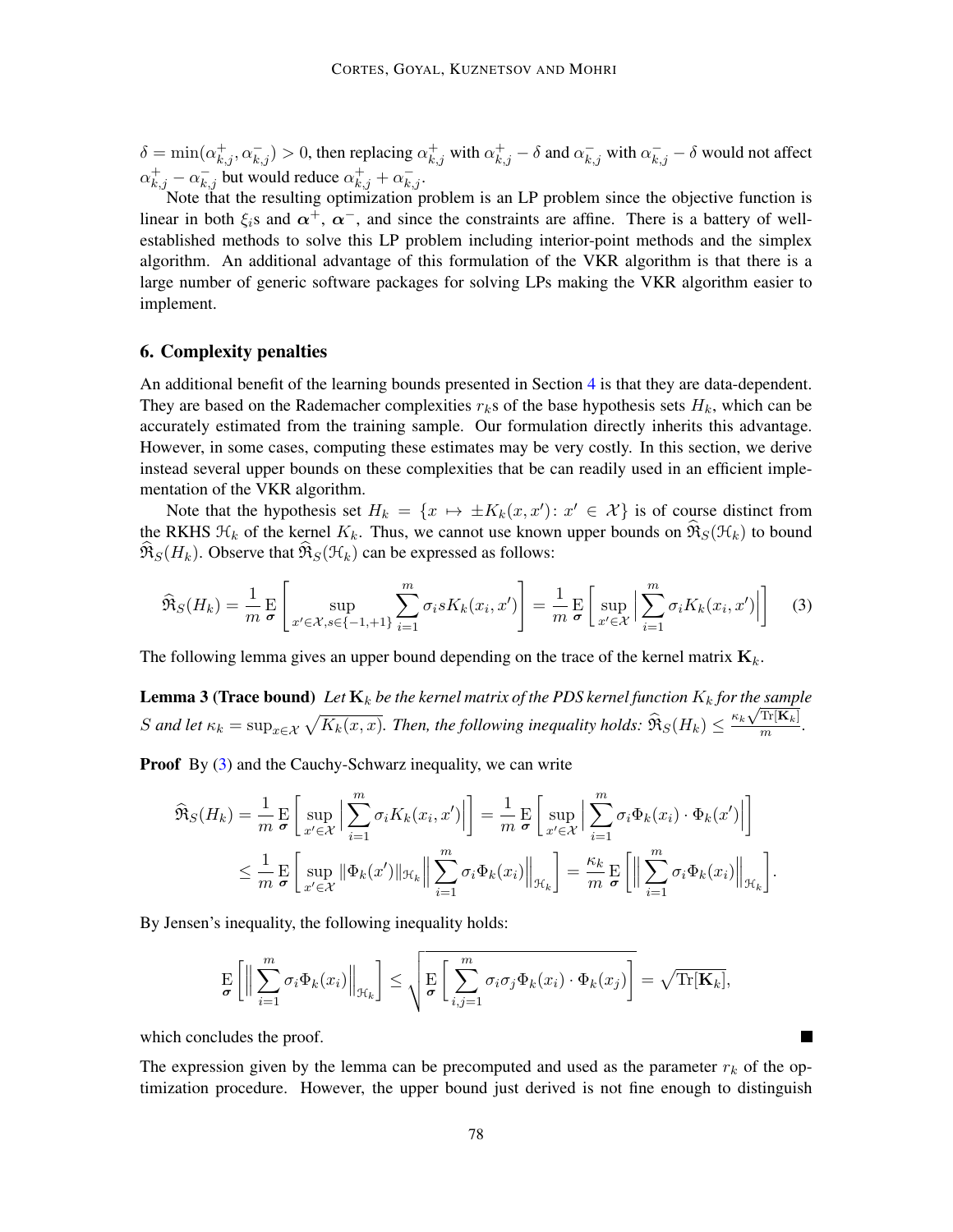between different normalized kernels since for any normalized kernel  $K_k$ ,  $\kappa = 1$  and  $\text{Tr}[\mathbf{K}_k] = m$ . In that case, finer bounds in terms of localized complexities can be used. In particular, the local Rademacher complexity of a set of functions H is defined as  $\mathfrak{R}_m^{\rm loc}(H,r) = \mathfrak{R}_m(\{h \in H: \, \text{E}[h^2] \leq$ r}). If  $(\lambda_i)_{i=1}^{\infty}$  is a sequence of eigenvalues associated with the kernel  $K_k$  then one can show [\(Mendelson,](#page-11-16) [2003;](#page-11-16) [Bartlett et al.,](#page-10-13) [2005\)](#page-10-13) that for every  $r > 0$ , the following inequality holds:  $\Re_m^{\text{loc}}(H,r) \leq \sqrt{\frac{2}{m} \min_{\theta \geq 0} (\theta r + \sum_{j > \theta} \lambda_j)} = \sqrt{\frac{2}{m} \sum_{j=1}^{\infty} \min(r, \lambda_j)}$ . Furthermore, there is an absolute constant c such that if  $\lambda_1 \geq \frac{1}{m}$  $\frac{1}{m}$ , then for every  $r \geq \frac{1}{m}$  $\frac{1}{m}, \frac{c}{\sqrt{m}}\sum_{j=1}^{\infty} \min(r, \lambda_j) \leq \Re_m^{\text{loc}}(H, r).$ Note that the choice  $r=\infty$  recovers the earlier bound  $\mathfrak{R}_m(H_k)\leq \sqrt{{\rm Tr}[\mathbf{K}_k]/m}.$  On the other hand, one can show that for instance in the case of Gaussian kernels  $\mathfrak{R}_m^{\text{loc}}(H,r) = O(\sqrt{\frac{r}{m} \log(1/r)})$  and using the fixed point of this function leads to  $\mathfrak{R}_m^{\text{loc}}(H,r) = O(\frac{\log m}{m})$  $\frac{gm}{m}$ ). These results can be used in conjunction with the local Rademacher complexity extension of VKR discussed in Section [4.](#page-4-0)

If all of the kernels belong to the same family such as, for example, polynomial or Gaussian kernels it may be desirable to use measures of complexity that account for specific properties of the given family of kernels such a the polynomial degree or the bandwidth of a Gaussian kernel. Below we present alternative upper bounds that precisely address these questions.

For instance, if  $K_k$  is a polynomial kernel of degree k, then we can use an upper bound on the Rademacher complexity of  $H_k$  in terms of the square-root of its pseudo-dimension  $Pdim(H_k)$ , which coincides with the dimension  $d_k$  of the feature space corresponding to a polynomial kernel of degree  $k$ , which is given by

<span id="page-7-0"></span>
$$
d_k = \binom{N+k}{k} \le \frac{(N+k)^k}{k!} \le \left(\frac{(N+k)e}{k}\right)^k.
$$
 (4)

<span id="page-7-1"></span>**Lemma 4 (Polynomial kernels)** Let  $K_k$  be a polynomial kernel of degree k. Then, the empirical  $R$ ademacher complexity of  $H_k$  can be upper bounded as  $\widehat{\mathfrak{R}}_S(H_k) \leq 12 \kappa_k^2 \sqrt{\frac{\pi d_k}{m}}.$ 

**Proof** By the proof of Lemma [3,](#page-6-2) we can write

$$
\widehat{\mathfrak{R}}_S(H_k) \leq \frac{\kappa_k}{m} \frac{\mathrm{E}}{\sigma} \left[ \Big\| \sum_{i=1}^m \sigma_i \Phi_k(x_i) \Big\|_{\mathcal{H}_k} \right] = 2\kappa_k^2 \widehat{\mathfrak{R}}_S(H_k^1),
$$

where  $H_k^1$  is the family of linear functions  $H_k^1 = \{w \mapsto w \cdot \Phi_k(x) : ||w||_{\mathcal{H}_k} \leq \frac{1}{2\kappa}\}$  $\frac{1}{2\kappa_k}$ . By Dudley's formula [\(Dudley,](#page-10-14) [1989\)](#page-10-14), we can write

$$
\widehat{\Re}_S(H^1_k) \leq 12 \int_0^\infty \sqrt{\frac{\log \mathcal{N}(\epsilon, H^1_k, L_2(\widehat{\mathcal{D}}))}{m}} d\epsilon,
$$

where  $\widehat{\mathcal{D}}$  is the empirical distribution. Since  $H_k^1$  can be viewed as a subset of a  $d_k$ -dimensional linear space and since  $|\mathbf{w} \cdot \Phi_k(x)| \leq \frac{1}{2}$  for all  $x \in \mathcal{X}$  and  $w \in H_k^1$ , we have  $\log \mathcal{N}(\epsilon, H_k^1, L_2(\hat{\mathcal{D}})) \leq$  $\log\left[\left(\frac{1}{\epsilon}\right)\right]$  $(\frac{1}{\epsilon})^{d_k}$ . Thus, we can write

$$
\widehat{\Re}_S(H_k^1) \le 12 \int_0^1 \sqrt{\frac{d_k \log \frac{1}{\epsilon}}{m}} d\epsilon = 12 \sqrt{\frac{d_k}{m}} \int_0^1 \sqrt{\log \frac{1}{\epsilon}} d\epsilon = 12 \sqrt{\frac{d_k}{m}} \frac{\sqrt{\pi}}{2},
$$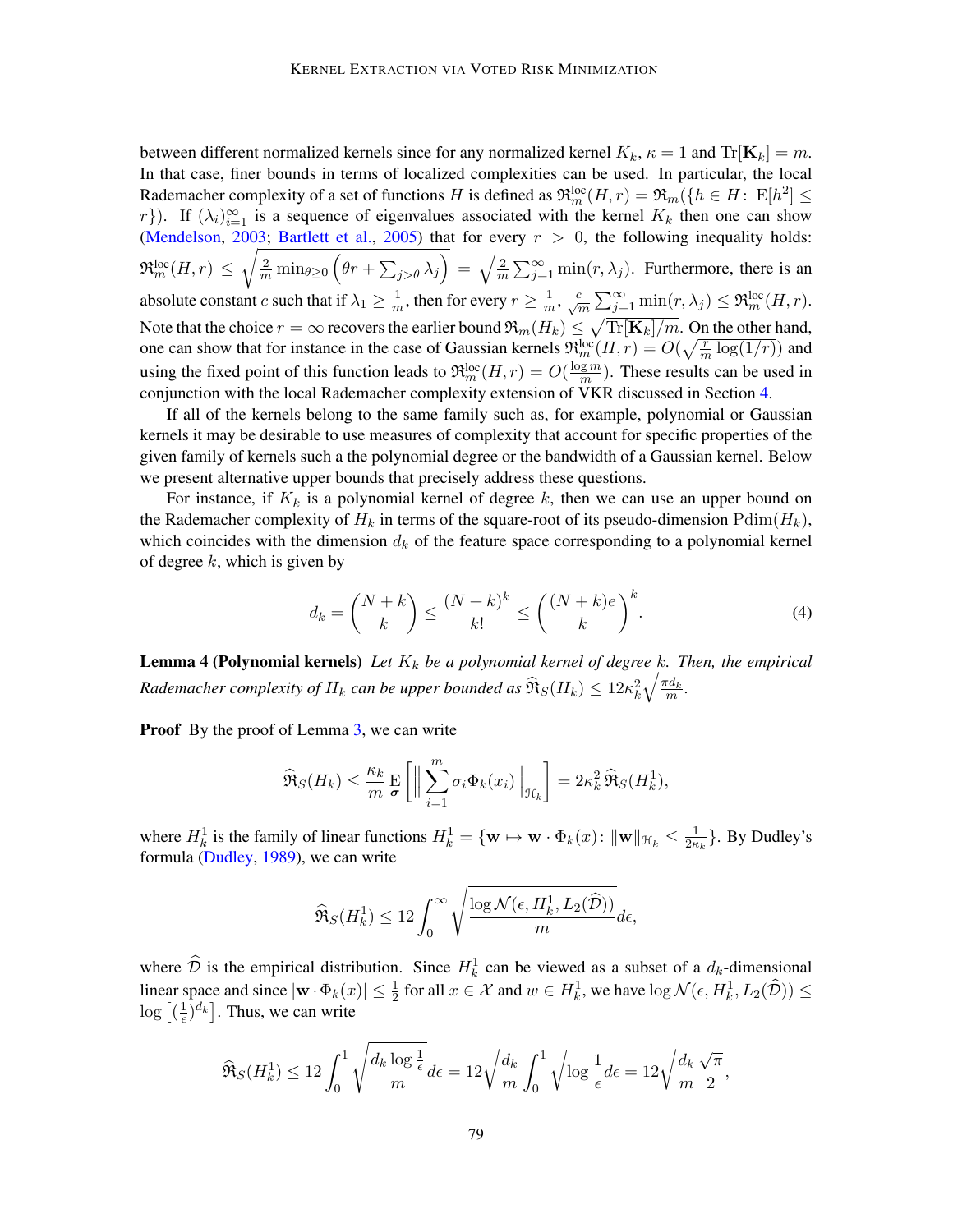which completes the proof.

Thus, in view of the lemma, we can use  $r_k = \kappa_k^2$ √  $\overline{d_k}$  as a complexity penalty in the formulation of the VKR algorithm with polynomial kernels, with  $d_k$  given by [\(4\)](#page-7-0).

**In the Second** 

Another family of kernels that is commonly used in applications is Gaussian kernels  $H_{\gamma}$  =  ${x \mapsto \pm \exp(-\gamma ||x - x'||_2^2): x' \in \mathcal{X}}$ . Our next result provides a bound on the Rademacher complexity of this family of kernels in terms of the parameter  $\gamma$ .

<span id="page-8-1"></span>**Lemma 5 (Gaussian kernels)** *The empirical Rademacher complexity of*  $H_{\gamma}$  *can be bounded as follows:*  $\widehat{\mathfrak{R}}_S(H_\gamma) \leq \gamma \widehat{\mathfrak{R}}_S(\lbrace x \mapsto ||x-x'||_2^2 \rbrace)$ *.* 

**Proof** Observe that the function  $z \mapsto \exp(-\gamma z)$  is  $\gamma$ -Lipschitz for  $z \ge 0$  since the absolute value of its derivative,  $|-\gamma \exp(-\gamma z)|$  is bounded by  $\gamma$ . Thus, by [\(3\)](#page-6-1) and Talagrand's contraction principle [\(Ledoux and Talagrand,](#page-11-17) [1991\)](#page-11-17), the following holds:

$$
\widehat{\mathfrak{R}}_S(H_\gamma)=\frac{1}{m}\mathop{\mathbf{E}}_{\sigma}\bigg[\sup_{x'\in\mathcal{X}}\Big|\sum_{i=1}^m\sigma_ie^{-\gamma\|x_i-x'\|_2^2}\Big|\bigg]\leq\frac{\gamma}{m}\mathop{\mathbf{E}}_{\sigma}\bigg[\sup_{x'\in\mathcal{X}}\Big|\sum_{i=1}^m\sigma_i\|x_i-x'\|_2^2\Big|\bigg].
$$

which concludes the proof.

Note that while we could in fact bound  $\Re_S(\{x \mapsto ||x - x'||_2^2\})$ , we do not need to find its expression explicitly since it does not vary with  $\gamma$ . Thus, in view of the lemma, we can use  $r_k = \gamma_k$  as a complexity penalty in the formulation of the VKR algorithm with Gaussian kernels defined by parameters  $\gamma_1, \ldots, \gamma_p$ . Talagrand's contraction principle helps us derive similar bounds for other families of kernels including those that are not PDS. In particular, a similar proof using the Lipschitzness of tanh shows the following result for sigmoid kernels.

**Lemma 6 (Sigmoid kernels)** Let  $H_{a,b} = \{x \mapsto \pm \tanh(ax \cdot x' + b) : x' \in \mathcal{X}\}\$  with  $a, b \in \mathbb{R}$ . Then, *the following bound holds:*  $\widehat{\mathfrak{R}}_S(H_{a,b}) \leq 4|a|\widehat{\mathfrak{R}}_S(\lbrace x \mapsto x \cdot x' \rbrace)$ *.* 

## <span id="page-8-0"></span>7. Experiments

Here, we report the results of some preliminary experiments with several benchmark datasets from the UCI repository: breastcancer, climate, diabetes, german(numeric), ionosphere, musk, ocr49, phishing, retinopathy, vertebral and waveform01. The notation ocr49 refers to the subset of the OCR dataset with classes 4 and 9, and similarly waveform01 refers to the subset of waveform dataset with classes  $0$  and  $1$ . See Appendix [E](#page-17-0) for details.

Our experiments compared VKR to regular SVM, that we refer to as  $L_2$ -SVM, and to norm-1 SVM, called  $L_1$ -SVM. In all of our experiments, we used  $l$  p\_solve, an off-the-shelf LP solver, to solve the VKR and  $L_1$ -SVM optimization problems. For  $L_2$ -SVM, we used LibSVM.

In each of the experiments, we used standard 5-fold cross-validation for performance evaluation and model selection. In particular, each dataset was randomly partitioned into 5 folds, and each algorithm was run 5 times, with a different assignment of folds to the training set, validation set and test set for each run. Specifically, for each  $i \in \{0, \ldots, 4\}$ , fold i was used for testing, fold  $i + 1$  (mod 5) was used for validation, and the remaining folds were used for training. For each setting of the parameters, we computed the average validation error across the 5 folds, and selected the parameter setting with minimum average validation error. The average test error across the 5 folds was then computed for this particular parameter setting.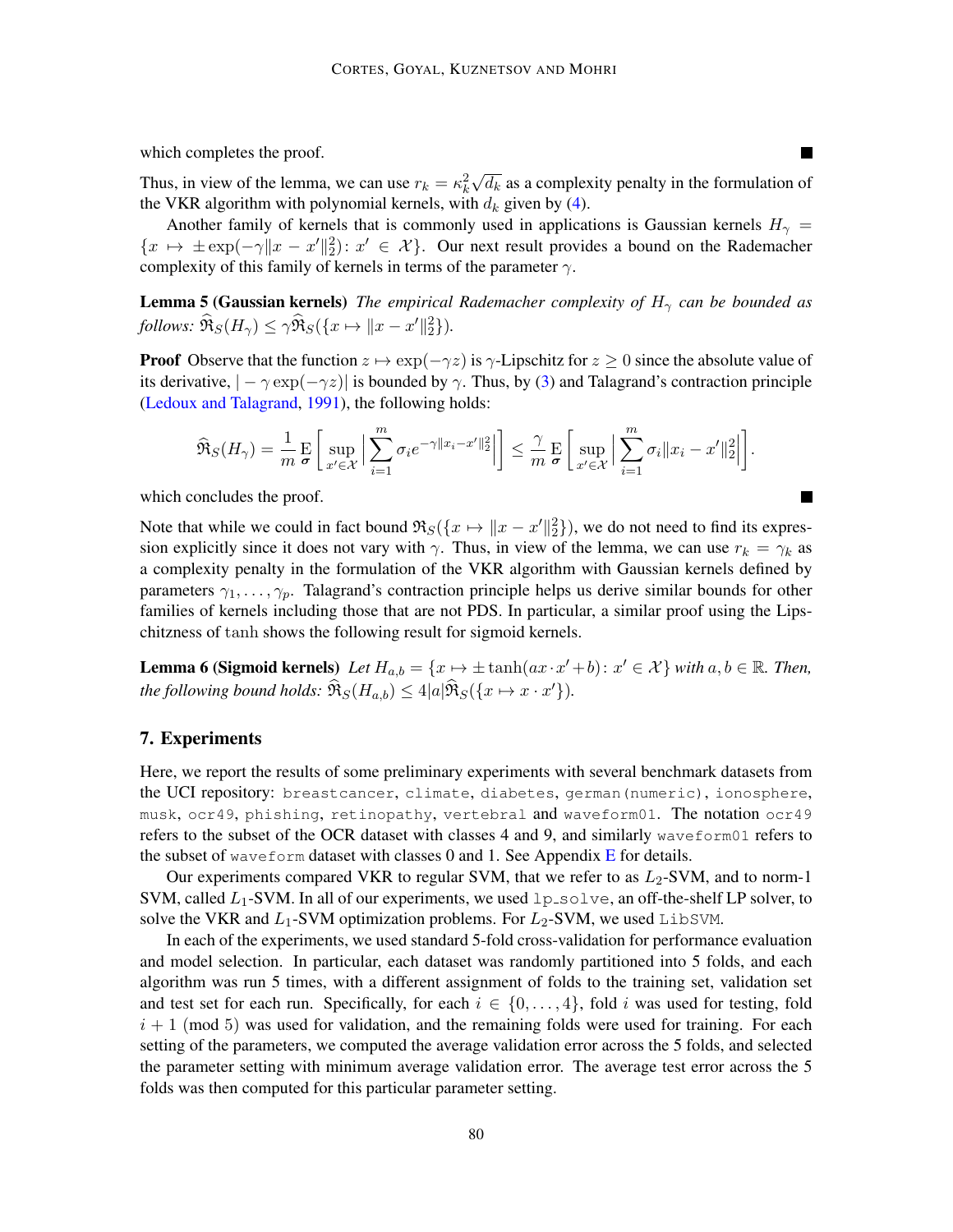<span id="page-9-0"></span>

|              | Error $(\%)$  |         |        |         |             |         | Number of support vectors |         |        |         |        |         |       |         |             |         |
|--------------|---------------|---------|--------|---------|-------------|---------|---------------------------|---------|--------|---------|--------|---------|-------|---------|-------------|---------|
| Dataset      | <b>L2 SVM</b> |         | L1 SVM |         | <b>VKRT</b> |         | <b>VKRD</b>               |         | L2 SVM |         | L1 SVM |         | VKRT  |         | <b>VKRD</b> |         |
|              | Mean          | (Stdev) | Mean   | (Stdev) | Mean        | (Stdev) | Mean                      | (Stdev) | Mean   | (Stdev) | Mean   | (Stdev) | Mean  | (Stdev) | Mean        | (Stdev) |
| ocr49        | 5.05          | (0.65)  | 3.50   | (0.85)  | 2.70        | (0.97)  | 3.50                      | (0.85)  | 449.8  | (3.6)   | 140.0  | (3.6)   | 6.8   | (1.3)   | 164.6       | (9.5)   |
| phishing     | 4.64          | 1.38    | 4.11   | (0.71)  | 3.62        | (0.44)  | 3.87                      | (0.80)  | 221.4  | (15.1)  | 188.8  | (7.5)   | 73.0  | (3.2)   | 251.8       | (4.0)   |
| waveform01   | 8.38          | (0.63)  | 8.47   | (0.52)  | 8.41        | (0.97)  | 8.57                      | (0.58)  | 415.6  | (8.1)   | 13.6   | (1.3)   | 18.4  | (1.5)   | 14.6        | (2.3)   |
| breastcancer | 1.45          | (0.74)  | 12.60  | (2.88)  | 11.73       | (2.73)  | 11.30                     | (1.31)  | 83.8   | (10.9)  | 46.4   | (2.4)   | 66.6  | (3.9)   | 29.4        | (1.9)   |
| german       | 23.00         | (3.00)  | 22.40  | (2.58)  | 24.10       | (2.99)  | 24.20                     | (2.61)  | 357.2  | (16.7)  | 34.4   | (2.2)   | 25.0  | (1.4)   | 30.2        | (2.3)   |
| ionosphere   | 6.54          | (3.07)  | 7.12   | (3.18)  | 4.27        | (2.00)  | 3.99                      | (2.12)  | 152.0  | (5.5)   | 73.8   | (4.9)   | 43.6  | (2.9)   | 30.6        | (1.8)   |
| pima         | 31.90         | (1.17)  | 30.85  | (1.54)  | 31.77       | (2.68)  | 30.73                     | (1.46)  | 330.0  | (6.6)   | 26.4   | (0.6)   | 33.8  | (3.6)   | 40.6        | (1.1)   |
| musk         | 5.34          | (2.23)  | 11.55  | (1.49)  | 10.71       | (1.13)  | 9.03                      | (1.39)  | 251.8  | (12.4)  | 115.4  | (4.5)   | 125.6 | (8.0)   | 108.0       | (5.2)   |
| retinopathy  | 24.58         | (2.28)  | 24.85  | (2.65)  | 25.46       | (2.08)  | 24.06                     | (2.43)  | 648.2  | (21.3)  | 42.6   | (3.7)   | 43.6  | (4.0)   | 48.0        | (3.1)   |
| climate      | 5.19          | (2.41)  | 5.93   | (2.83)  | 5.56        | (2.85)  | 6.30                      | (2.89)  | 66.0   | (4.6)   | 19.0   | (0.0)   | 51.0  | (6.7)   | 18.6        | (0.9)   |
| vertebral    | 17.74         | (6.35)  | 18.06  | (5.51)  | 17.10       | (7.27)  | 17.10                     | (6.99)  | 75.4   | (4.0)   | 4.4    | (0.6)   | 9.6   | (1.1)   | 8.2         | (1.3)   |

Table 1: Experimental results with VKR and polynomial kernels. VKRT and VKRD refer to the algorithms obtained by using for the complexity terms the trace bound (Lemma [3\)](#page-6-2) or the polynomial degree bound (Lemma [4\)](#page-7-1) respectively. Boldfaced results are statistically significant at a 5% confidence level, boldfaced and in italics are better at a 10% level, both in comparison to  $L_2$ -SVM.

In the first set of experiments we used polynomial kernels of the form  $K_k({\bf x},{\bf y})=({\bf x}^T{\bf y}+1)^k$ . We report the results in Table [1.](#page-9-0) For VKR, we optimized over  $\lambda \in \{10^{-i} : i = 0, \ldots, 8\}$  and  $\beta \in \{10^{-i} : i = 0, \ldots, 8\}$ . The family of kernel functions  $H_k$  for  $k \in [1, 10]$  was chosen to be the set of polynomial kernels of degree  $k$ . In our experiments we compared the bounds of both Lemma  $3$ and Lemma [4](#page-7-1) used as an estimate of the Rademacher complexity. For  $L_1$ -SVM, we cross-validated over degrees in range 1 through 10 and  $\beta$  in the same range as for VKR. Cross-validation for  $L_2$ -SVM was also done over the degree and regularization parameter  $C \in \{10^i : i = -4, \ldots, 7\}$ .

On 5 out of 11 datasets VKR outperformed  $L_2$ -SVM with a considerable improvement on 2 data sets. On the rest of the datasets, there was no statistical difference between these algorithms. Similar improvements are seen over  $L_1$ -SVM. Observe that the solutions obtained by VKR are often up to 10 times sparser than those of  $L_2$ -SVM. In other words, VKR admits the benefit of sparse solutions and often an improved performance, which provides empirical evidence in support of our formulation. The second set of experiments with Gaussian kernels is presented in Appendix [D,](#page-16-0) where we report a significant improvement for 3 datasets over a different baseline, L2-SVM with uniform Gaussian kernel.

## 8. Conclusion

We presented a new support vector algorithm, Voted Kernel Regularization, that simultaneously selects (multiple) base kernel functions and learns an accurate hypothesis based on these functions. Our algorithm benefits from strong data-dependent guarantees for learning with complex kernels. We further improved these learning guarantees using a local complexity analysis leading to an extension of VKR algorithm. The key ingredient of our algorithm is a new regularization term that makes use of the Rademacher complexities of different families of kernel functions used by the VKR algorithm. We gave a thorough analysis of several alternatives that can be used for this approximation. We also described two practical implementations of our algorithm based on linear programming and coordinate descent. Finally, we reported the results of preliminary experiments showing that our algorithm always finds highly sparse solutions and that it can outperform other formulations.

#### ACKNOWLEDGMENTS

This work was partly funded by NSF IIS-1117591 and CCF-1535987, and the NSERC PGS D3.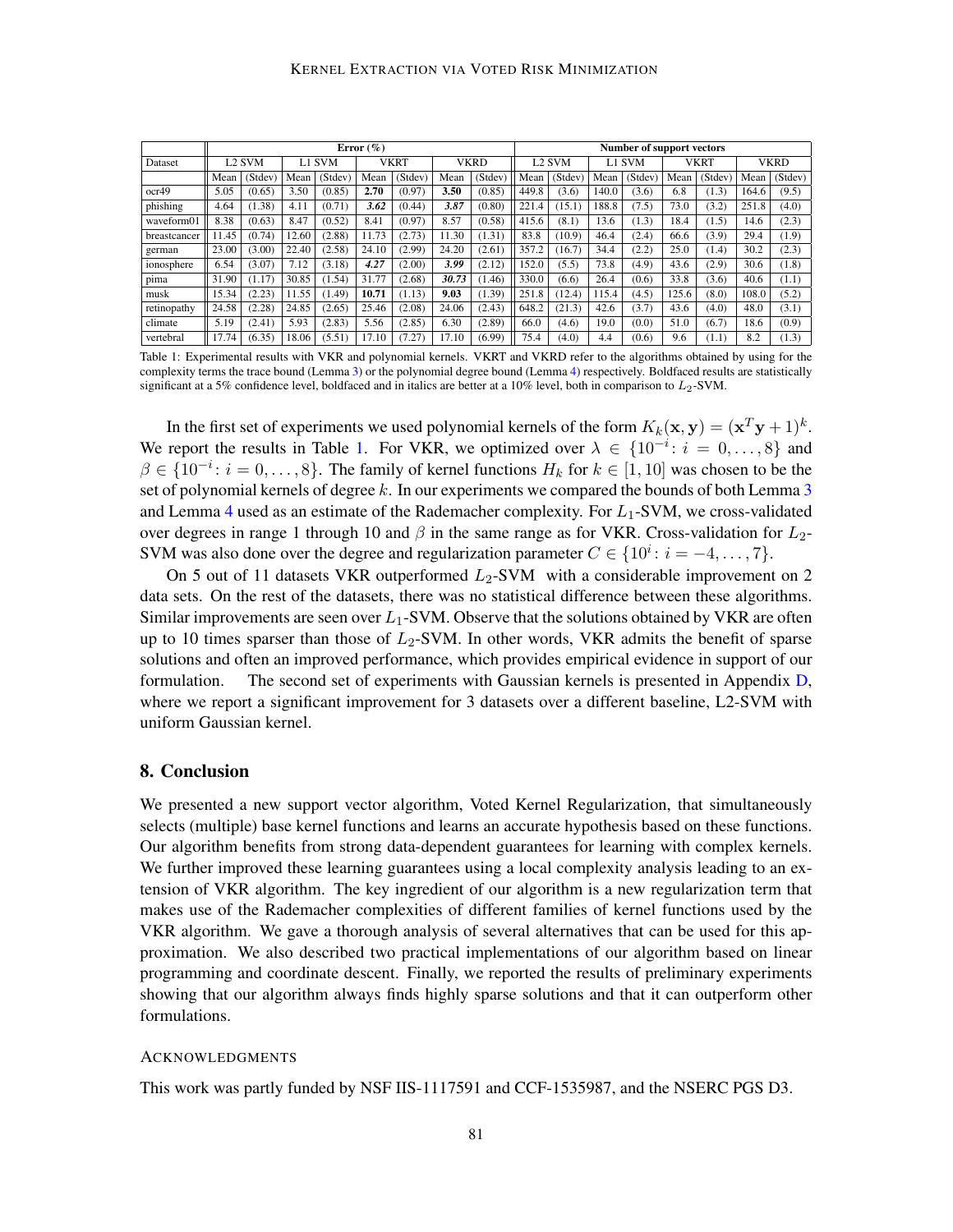## **References**

- <span id="page-10-9"></span>Mark A. Aizerman, E. M. Braverman, and Lev I. Rozonoer. Theoretical foundations of the potential function method in pattern recognition learning. *Automation and Remote Control*, 25:821–837, 1964.
- <span id="page-10-2"></span>Andreas Argyriou, Charles Micchelli, and Massimiliano Pontil. Learning convex combinations of continuously parameterized basic kernels. In *COLT*, 2005.
- <span id="page-10-3"></span>Andreas Argyriou, Raphael Hauser, Charles Micchelli, and Massimiliano Pontil. A DCprogramming algorithm for kernel selection. In *ICML*, 2006.
- <span id="page-10-4"></span>F. Bach. Exploring large feature spaces with hierarchical multiple kernel learning. *NIPS 2009*, 2008.
- <span id="page-10-1"></span>Aharon Bar-Hillel, Tomer Hertz, Noam Shental, and Daphna Weinshall. Learning distance functions using equivalence relations. In *Proceedings of the ICML*, pages 11–18, 2003.
- <span id="page-10-12"></span>Peter L. Bartlett and Shahar Mendelson. Rademacher and Gaussian complexities: Risk bounds and structural results. *JMLR*, 3, 2002.
- <span id="page-10-15"></span>Peter L. Bartlett, Olivier Bousquet, and Shahar Mendelson. Localized rademacher complexities. In *COLT*, 2002.
- <span id="page-10-13"></span>Peter L. Bartlett, Olivier Bousquet, and Shahar Mendelson. Local Rademacher complexities. *Ann. Stat.*, 33(4):1497–1537, 2005.
- <span id="page-10-0"></span>Mikhail Belkin and Partha Niyogi. Laplacian eigenmaps for dimensionality reduction and data representation. *Neural Comput.*, 15(6):1373–1396, June 2003.
- <span id="page-10-8"></span>Corinna Cortes and Vladimir Vapnik. Support-vector networks. *Machine Learning*, 20(3):273–297, 1995.
- <span id="page-10-5"></span>Corinna Cortes, Mehryar Mohri, and Afshin Rostamizadeh. Generalization bounds for learning kernels. In *ICML*, 2010.
- <span id="page-10-7"></span>Corinna Cortes, Mehryar Mohri, and Afshin Rostamizadeh. Ensembles of kernel predictors. In *UAI*, 2011.
- <span id="page-10-16"></span>Corinna Cortes, Mehryar Mohri, and Afshin Rostamizadeh. Algorithms for learning kernels based on centered alignment. *Journal of Machine Learning Research*, 13:795–828, 2012.
- <span id="page-10-6"></span>Corinna Cortes, Marius Kloft, and Mehryar Mohri. Learning kernels using local rademacher complexity. In *In NIPS*, pages 2760–2768, 2013.
- <span id="page-10-10"></span>Corinna Cortes, Mehryar Mohri, and Umar Syed. Deep boosting. In *ICML*, pages 1179 – 1187, 2014.
- <span id="page-10-11"></span>Ofer Dekel and Yoram Singer. Support vector machines on a budget. In *NIPS*, 2007.
- <span id="page-10-14"></span>R. M. Dudley. *Real Analysis and Probability*. Wadsworth, Belmont, CA, 1989.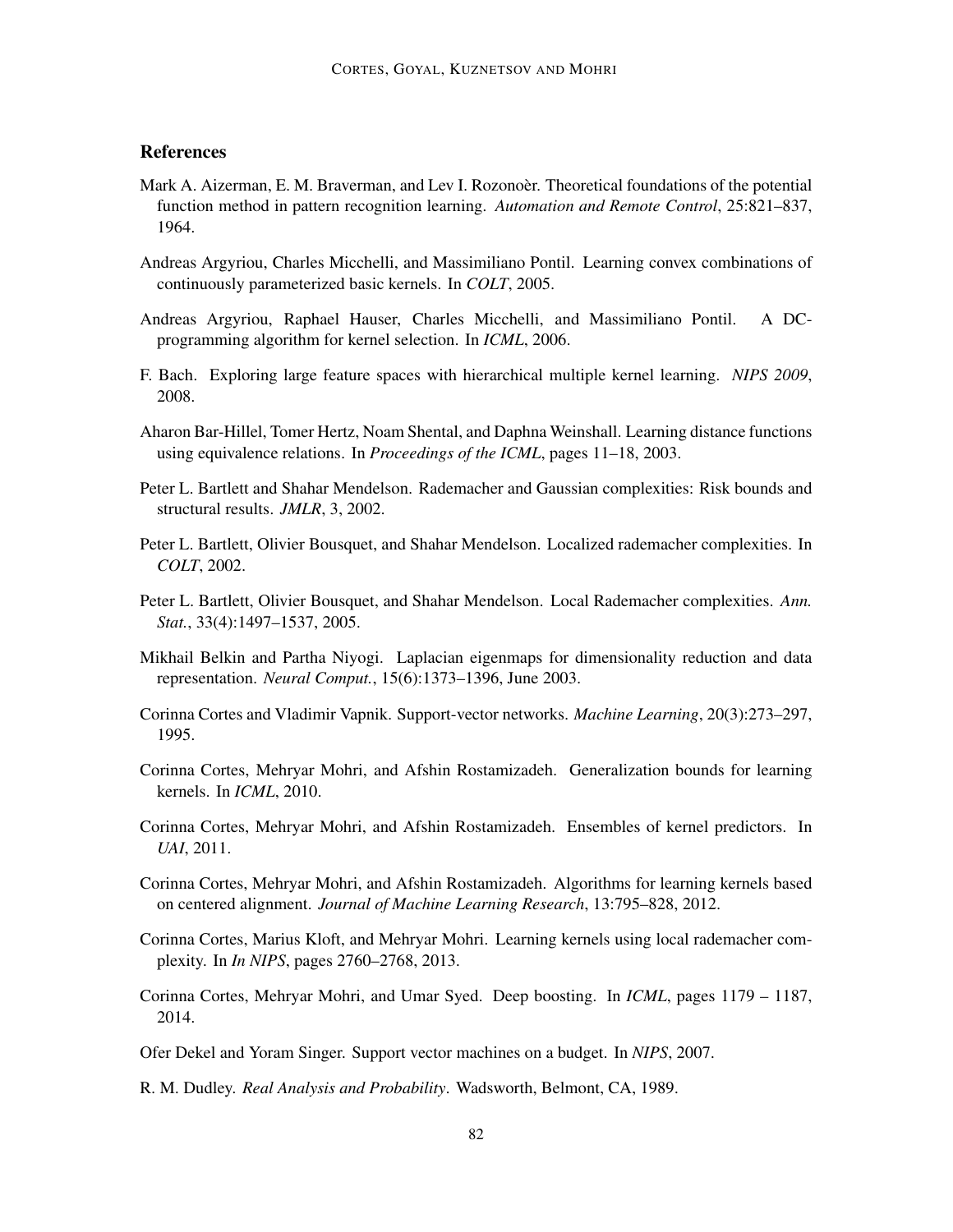- <span id="page-11-6"></span>Jacob Goldberger, Sam Roweis, Geoff Hinton, and Ruslan Salakhutdinov. Neighbourhood components analysis. In *Advances in Neural Information Processing Systems 17*, pages 513–520. MIT Press, 2004.
- <span id="page-11-2"></span>A. Hyvärinen and E. Oja. Independent component analysis: Algorithms and applications. *Neural Netw.*, 13(4-5):411–430, May 2000.
- <span id="page-11-11"></span>Tony Jebara. Multi-task feature and kernel selection for SVMs. In *ICML*, 2004.
- <span id="page-11-13"></span>Vladmir Koltchinskii and Dmitry Panchenko. Empirical margin distributions and bounding the generalization error of combined classifiers. *Annals of Statistics*, 30, 2002.
- <span id="page-11-7"></span>Gert Lanckriet, Nello Cristianini, Peter Bartlett, Laurent El Ghaoui, and Michael Jordan. Learning the kernel matrix with semidefinite programming. *JMLR*, 5, 2004.
- <span id="page-11-17"></span>Michel Ledoux and Michel Talagrand. *Probability in Banach Spaces: Isoperimetry and Processes*. Springer, 1991.
- <span id="page-11-9"></span>Darrin P. Lewis, Tony Jebara, and William Stafford Noble. Nonstationary kernel combination. In *ICML*, 2006.
- <span id="page-11-16"></span>Shahar Mendelson. On the performance of kernel classes. *J. Mach. Learn. Res.*, 4:759–771, 2003.
- <span id="page-11-10"></span>Charles Micchelli and Massimiliano Pontil. Learning the kernel function via regularization. *JMLR*, 6, 2005.
- <span id="page-11-3"></span>Sebastian Mika, Bernhard Schlkopf, Alex Smola, Klaus-Robert Mller, Matthias Scholz, and Gunnar Rtsch. Kernel pca and de-noising in feature spaces. In *NIPS 11*, pages 536–542. MIT Press, 1999.
- <span id="page-11-4"></span>Mehryar Mohri, Afshin Rostamizadeh, and Dmitry Storcheus. Foundations of coupled nonlinear dimensionality reduction. *arXiv preprint arXiv:1509.08880v2*, 2015.
- <span id="page-11-12"></span>Cheng Soon Ong, Alex Smola, and Robert Williamson. Learning the kernel with hyperkernels. *JMLR*, 6, 2005.
- <span id="page-11-14"></span>Frank Rosenblatt. The perceptron: A probabilistic model for information storage and organization in the brain. *Psychological Review*, 65(6):386–408, 1958.
- <span id="page-11-0"></span>Sam T. Roweis and Lawrence K. Saul. Nonlinear dimensionality reduction by locally linear embedding. *SCIENCE*, 290:2323–2326, 2000.
- <span id="page-11-8"></span>Nathan Srebro and Shai Ben-David. Learning bounds for support vector machines with learned kernels. In *COLT*, 2006.
- <span id="page-11-1"></span>Joshua B. Tenenbaum, Vin de Silva, and John C. Langford. A global geometric framework for nonlinear dimensionality reduction. *Science*, 290(5500):2319, 2000.
- <span id="page-11-15"></span>Vladimir N. Vapnik. *Statistical Learning Theory*. John Wiley & Sons, 1998.
- <span id="page-11-5"></span>K.Q. Weinberger, J. Blitzer, and L. Saul. Distance metric learning for large margin nearest neighbor classification. In *NIPS 18*. MIT Press, Cambridge, MA, 2006.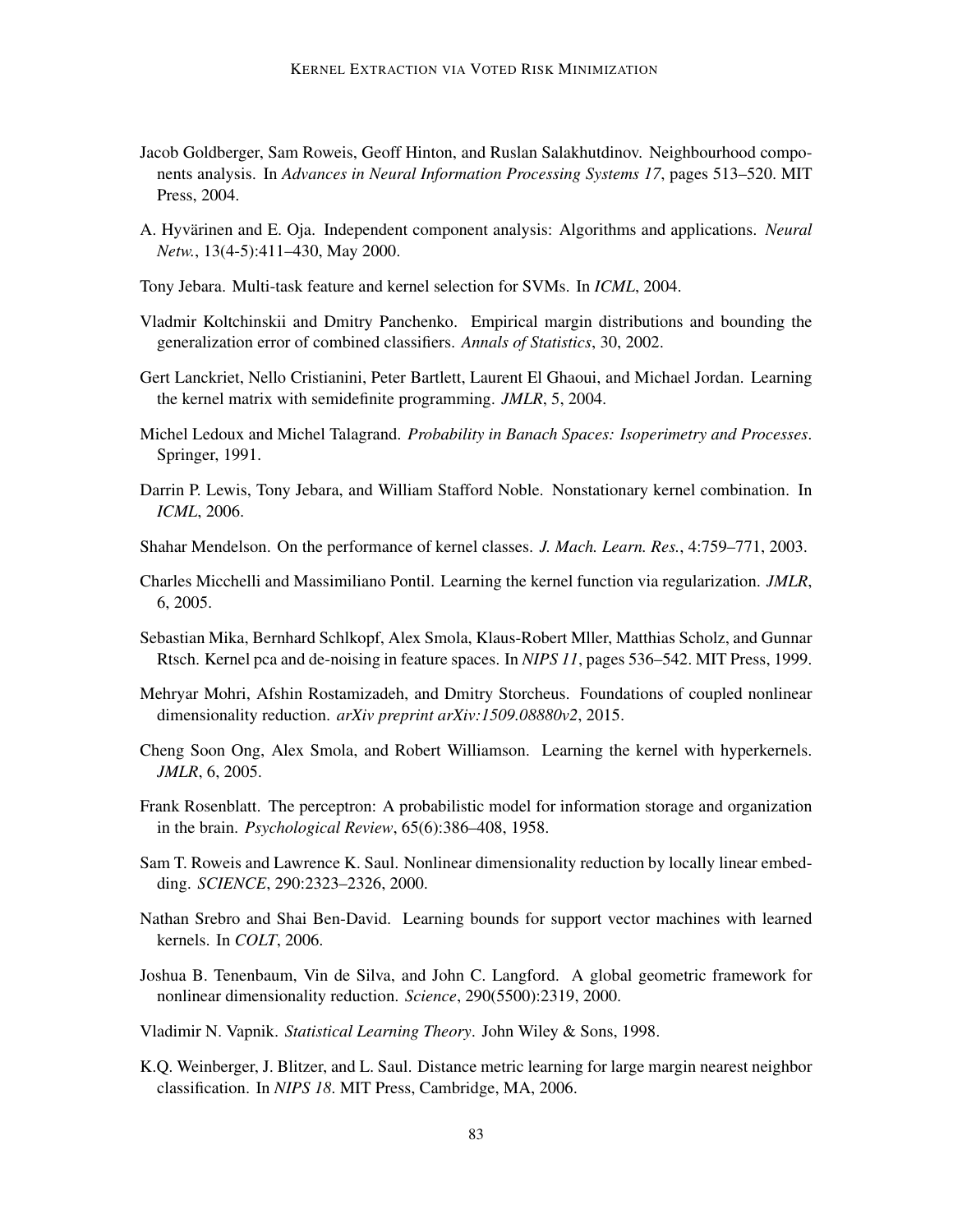<span id="page-12-1"></span>Ji Zhu, Saharon Rosset, Trevor Hastie, and Robert Tibshirani. 1-norm support vector machines. In *NIPS*, pages 49–56, 2003.

<span id="page-12-0"></span>Alexander Zien and Cheng Soon Ong. Multiclass multiple kernel learning. In *ICML 2007*, 2007.

<span id="page-12-2"></span>Hui Zou. An improved 1-norm svm for simultaneous classification and variable selection. In *AISTATS*, volume 2, pages 675–681. Citeseer, 2007.

#### <span id="page-12-3"></span>Appendix A. Proof of Theorem [2](#page-4-2)

**Proof** For a fixed  $\mathbf{h} = (h_1, \ldots, h_T)$ , any  $\alpha \in \Delta$  defines a distribution over  $\{h_1, \ldots, h_T\}$ . Sampling from  $\{h_1, \ldots, h_T\}$  according to  $\alpha$  and averaging leads to functions g of the form  $g = \frac{1}{n}$  $\frac{1}{n} \sum_{i=1}^{T} n_t h_t$ for some  $\mathbf{n} = (n_1, \dots, n_T)$ , with  $\sum_{t=1}^T n_t = n$ , and  $h_t \in H_{k_t}$ .

For any  $N = (N_1, \ldots, N_p)$  with  $|N| = n$ , we consider the family of functions

$$
G_{\mathcal{F},\mathbf{N}} = \bigg\{\frac{1}{n}\sum_{k=1}^p \sum_{j=1}^{N_k} h_{k,j} | \forall (k,j) \in [p] \times [N_k], h_{k,j} \in H_k \bigg\},\
$$

and the union of all such families  $G_{\mathcal{F},n} = \bigcup_{|\mathbf{N}|=n} G_{\mathcal{F},\mathbf{N}}$ . Fix  $\rho > 0$ . We define a class  $\Phi \circ G_{\mathcal{F},\mathbf{N}} =$  ${\Phi_{\rho}(g): g \in G_{\mathcal{F},\mathbf{N}}}$  and  $\mathcal{G}_r = \mathcal{G}_{\Phi,\mathcal{F},\mathbf{N},r} = {r \ell_g / \max(r,\mathrm{E}[\ell_g]): \ell_g \in \Phi \circ G_{\mathcal{F},\mathbf{N}}}$  for r to be chosen later. Observe that for  $v_g \in \mathcal{G}_{\Phi,\mathcal{F},\mathbf{N},r}$   $Var[v_g] \leq r$ . Indeed, if  $r > E[\ell_g]$  then  $v_g = \ell_g$ . Otherwise,  $\text{Var}[v_g] = r^2 \text{Var}[\ell_g] / (\text{E}[\ell_g])^2 \le r (\text{E}[\ell_g^2]) / \text{E}[\ell_g] \le r$ .

By Theorem 2.1 in [Bartlett et al.](#page-10-13) [\(2005\)](#page-10-13), for any  $\delta > 0$  with probability at least  $1 - \delta$ , for any  $0 < \beta < 1$ ,

$$
V \leq 2(1+\beta)\Re_m(\mathcal{G}_{\Phi,\mathcal{F},\mathbf{N},r}) + \sqrt{\frac{2r\log{\frac{1}{\delta}}}{m}} + \Big(\frac{1}{3} + \frac{1}{\beta}\Big)\frac{\log{\frac{1}{\delta}}}{m},
$$

where  $V = \sup_{v \in \mathcal{G}_r} (E[v] - E_n[v])$  and  $\beta$  is a free parameter. Next we observe that  $\Re_m(\mathcal{G}_{\Phi,\mathcal{F},\mathbf{N},r}) \leq$  $\mathfrak{R}_m(\{\alpha \ell_g : g \in \Phi \circ G_{\mathcal{F},\mathbf{N}}, \alpha \in [0,1]\}) = \mathfrak{R}_m(\Phi \circ G_{\mathcal{F},\mathbf{N}})$ . Therefore, using Talagrand's contraction lemma and convexity we have that  $\Re_m(\mathcal{G}_{\Phi,\mathcal{F},\mathbf{N},r}) \leq \frac{1}{\varrho}$  $\frac{1}{\rho} \sum_{k=1}^p \frac{N_k}{n} \Re_m(H_k)$ . It follows that, for any  $\delta > 0$ , with probability at least  $1 - \delta$ , for all  $0 < \beta < 1$ , the following holds:

$$
V \leq 2(1+\beta)\frac{1}{\rho}\sum_{k=1}^p \frac{N_k}{n} \Re_m(H_k) + \sqrt{\frac{2r\log\frac{1}{\delta}}{m}} + \left(\frac{1}{3} + \frac{1}{\beta}\right)\frac{\log\frac{1}{\delta}}{m}.
$$

Since there are at most  $p^n$  possible p-tuples N with  $|\mathbf{N}| = n$ , by the union bound, for any  $\delta > 0$ , with probability at least  $1 - \delta$ ,

$$
V \leq 2(1+\beta)\frac{1}{\rho}\sum_{k=1}^p \frac{N_k}{n} \Re_m(H_k) + \sqrt{\frac{r\log\frac{p^n}{\delta}}{m}} + \left(\frac{1}{3} + \frac{1}{\beta}\right)\frac{\log\frac{p^n}{\delta}}{m}.
$$

Thus, with probability at least  $1-\delta$ , for all functions  $g=\frac{1}{n}$  $\frac{1}{n} \sum_{i=1}^{T} n_t h_t$  with  $h_t \in H_{k_t}$ , the following inequality holds

$$
V \leq 2(1+\beta)\frac{1}{\rho}\sum_{t=1}^T\frac{n_t}{n}\Re_m(H_{k_t}) + \sqrt{\frac{r\log\frac{p^n}{\delta}}{m}} + \left(\frac{1}{3} + \frac{1}{\beta}\right)\frac{\log\frac{p^n}{\delta}}{m}.
$$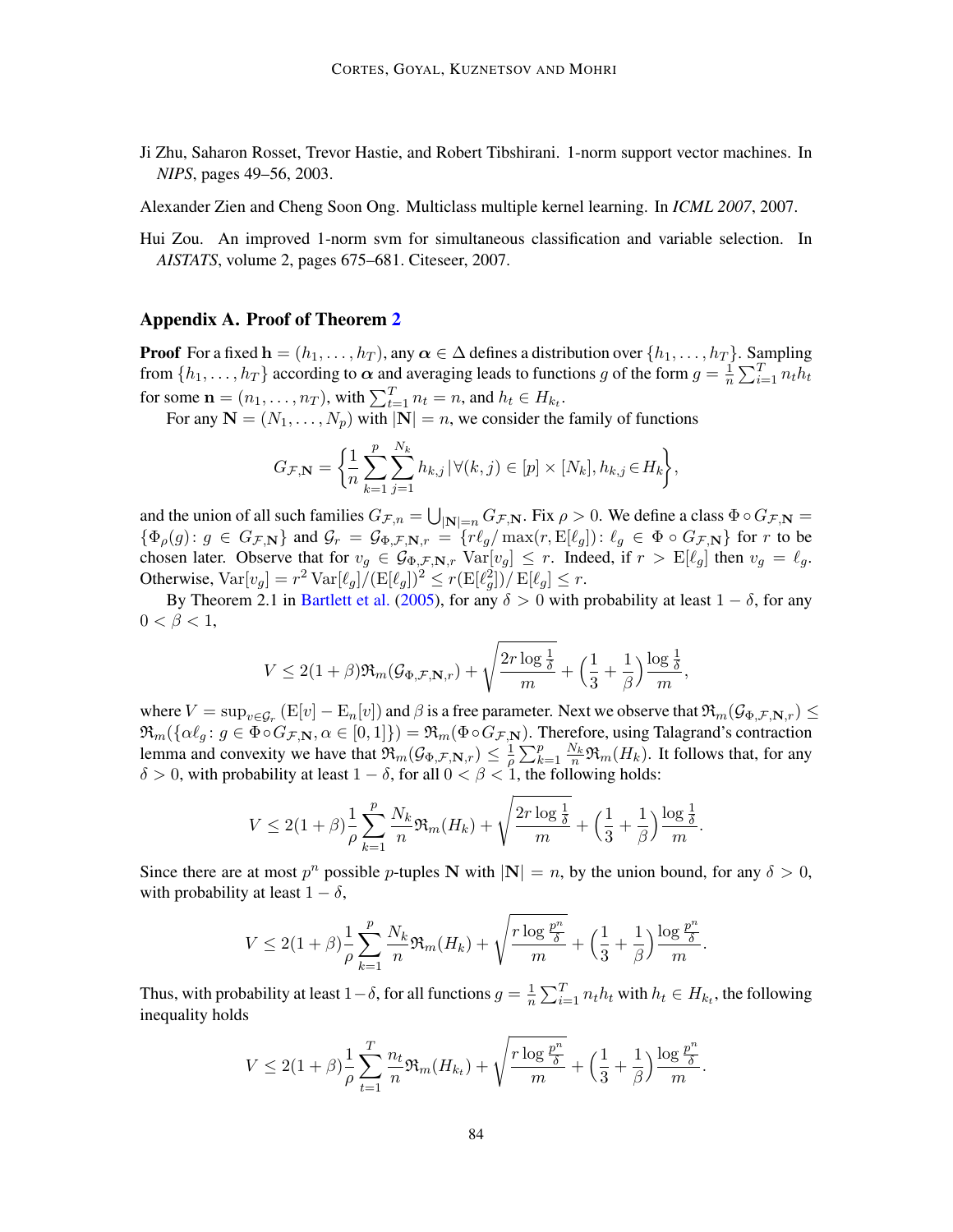Taking the expectation with respect to  $\alpha$  and using  $E_{\alpha}[n_t/n] = \alpha_t$ , we obtain that for any  $\delta > 0$ , with probability at least  $1 - \delta$ , for all h, we can write

$$
\mathop{\mathbf{E}}_{\mathbf{\alpha}}[V] \leq 2(1+\beta)\frac{1}{\rho}\sum_{t=1}^T\alpha_t\mathfrak{R}_m(H_{k_t}) + \sqrt{\frac{r\log\frac{p^n}{\delta}}{m}} + \left(\frac{1}{3} + \frac{1}{\beta}\right)\frac{\log\frac{p^n}{\delta}}{m}.
$$

We now show that r can be chosen in such a way that  $E_{\alpha}[V] \le r/K$ . The right hand side of the above bound is of the form  $A\sqrt{r} + B$ . Note that solution of  $r/K = C + A\sqrt{r}$  is bounded by  $K^2A^2 + 2KC$  and hence by Lemma 5 in [\(Bartlett et al.,](#page-10-15) [2002\)](#page-10-15) the following bound holds

$$
\mathop{\mathrm{E}}_{{\alpha}}[R_{\rho/2}(g)-\frac{K}{K-1}\widehat{R}_{S,\rho}(g)] \leq 4K(1+\beta)\frac{1}{\rho}\sum_{t=1}^T\alpha_t\mathfrak{R}_m(H_{k_t})+\Big(2K^2+2K\Big(\frac{1}{3}+\frac{1}{\beta}\Big)\Big)\frac{\log\frac{1}{\delta}}{m}.
$$

Set  $\beta = 1/2$ , then we have that

$$
\mathop{\rm E}_{\alpha}[R_{\rho/2}(g) - \frac{K}{K-1}\widehat{R}_{S,\rho}(g)] \le 6K \frac{1}{\rho} \sum_{t=1}^{T} \alpha_t \Re_m(H_{kt}) + 5K \frac{\log \frac{1}{\delta}}{m}.
$$

Then, for any  $\delta_n > 0$ , with probability at least  $1 - \delta_n$ ,

$$
\mathop{\mathbf{E}}_{\alpha}[R_{\rho/2}(g) - \frac{K}{K-1}\widehat{R}_{S,\rho}(g)] \le 6K \frac{1}{\rho} \sum_{t=1}^{T} \alpha_t \Re_m(H_{k_t}) + 5K \frac{\log \frac{p^n}{\delta_n}}{m}.
$$

Choose  $\delta_n = \frac{\delta}{2p^{n-1}}$  for some  $\delta > 0$ , then for  $p \ge 2$ ,  $\sum_{n \ge 1} \delta_n = \frac{\delta}{2(1-1/p)} \le \delta$ . Thus, for any  $\delta > 0$ and any  $n \geq 1$ , with probability at least  $1 - \delta$ , the following holds for all h:

<span id="page-13-0"></span>
$$
\mathop{\rm E}_{\alpha}[R_{\rho/2}(g) - \frac{K}{K-1}\widehat{R}_{S,\rho}(g)] \le 6K \frac{1}{\rho} \sum_{t=1}^{T} \alpha_t \Re_m(H_{k_t}) + 5K \frac{\log \frac{2p^{2n-1}}{\delta}}{m}.\tag{5}
$$

Now, for any  $f = \sum_{t=1}^{T} \alpha_t h_t \in \mathcal{F}$  and any  $g = \frac{1}{n}$  $\frac{1}{n} \sum_{i=1}^{T} n_t h_t$ , we can upper bound  $R(f)$  =  $Pr_{(x,y)\sim\mathcal{D}}[yf(x)\leq 0]$ , the generalization error of f, as follows:

$$
R(f) = \Pr_{(x,y)\sim\mathcal{D}}[yf(x) - yg(x) + yg(x) \le 0] \le \Pr[yf(x) - yg(x) < -\rho/2] + \Pr[yg(x) \le \rho/2]
$$
\n
$$
= \Pr[yf(x) - yg(x) < -\rho/2] + R_{\rho/2}(g).
$$

We can also write

$$
\widehat{R}_{\rho}(g) = \widehat{R}_{S,\rho}(g - f + f) \le \widehat{\Pr}[yg(x) - yf(x) < -\rho/2] + \widehat{R}_{S,3\rho/2}(f).
$$

Combining these inequalities yields

$$
\Pr_{(x,y)\sim\mathcal{D}}[yf(x)\leq 0] - \frac{K}{K-1}\widehat{R}_{S,3\rho/2}(f) \leq \Pr[yf(x) - yg(x) < -\rho/2] + \frac{K}{K-1}\widehat{\Pr}[yg(x) - yf(x) < -\rho/2] + R_{\rho/2}(g) - \frac{K}{K-1}\widehat{R}_{S,\rho}(g).
$$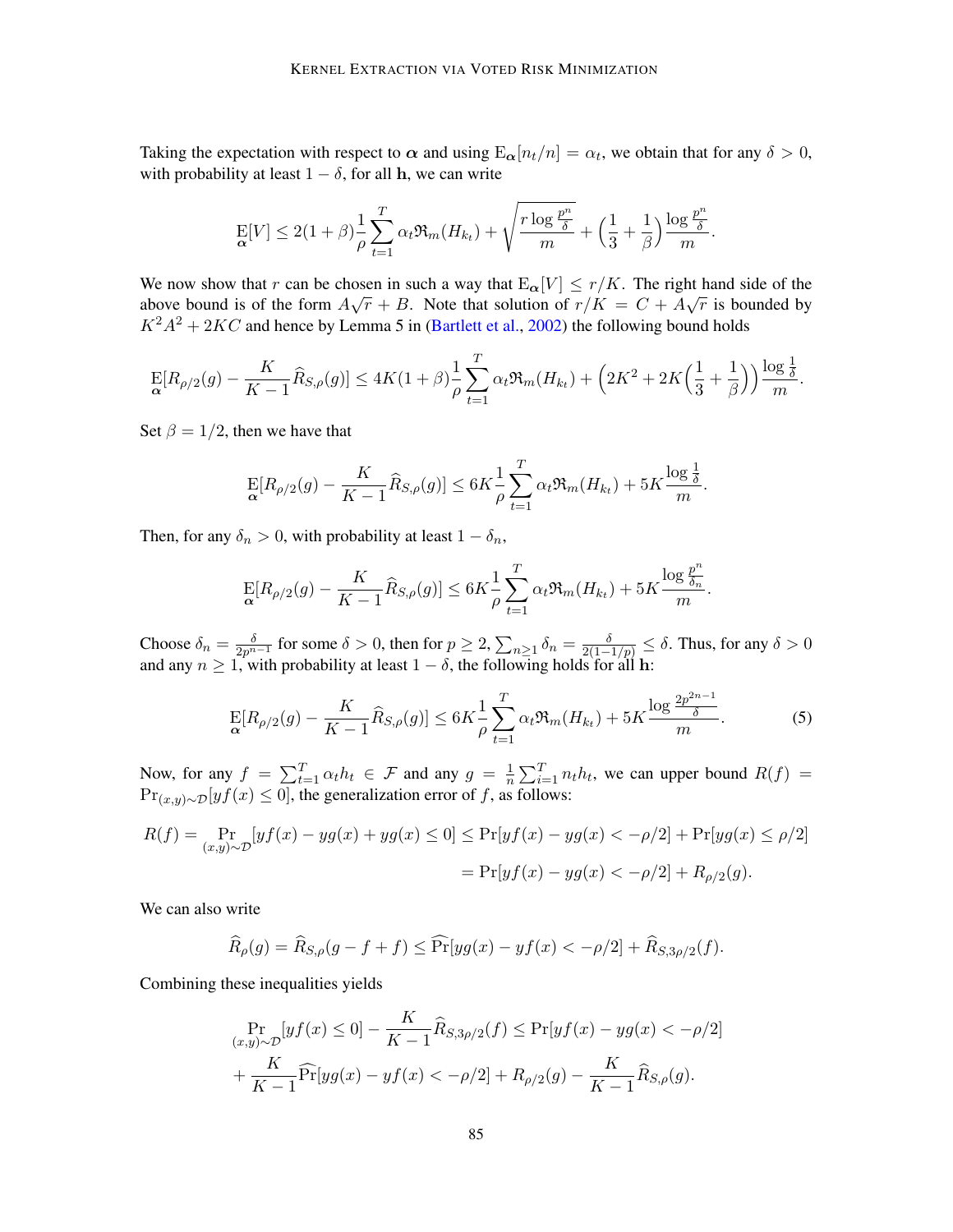Taking the expectation with respect to  $\alpha$  yields

$$
R(f) - \widehat{R}_{S,3\rho/2}(f) \leq \mathop{\mathbb{E}}_{x \sim \mathcal{D},\alpha} [1_{yf(x)-yg(x) < -\rho/2}] + \frac{K}{K-1} \mathop{\mathbb{E}}_{x \sim \mathcal{D},\alpha} [1_{yg(x)-yf(x) < -\rho/2}] + \mathop{\mathbb{E}}_{\alpha} [R_{\rho/2}(g) - \frac{K}{K-1} \widehat{R}_{S,\rho}(g)].
$$

Since  $f = \mathbb{E}_{\alpha}[g]$ , by Hoeffding's inequality, for any x,

$$
\mathop{\rm E}_\alpha[1_{y f(x)-y g(x)<-\rho/2}] = \mathop{\rm Pr}_\alpha[y f(x)-y g(x)<-\rho/2] \le e^{-\frac{n\rho^2}{8}} \mathop{\rm E}_\alpha[1_{y g(x)-y f(x)<-\rho/2}] = \mathop{\rm Pr}_\alpha[y g(x)-y f(x)<-\rho/2] \le e^{-\frac{n\rho^2}{8}}.
$$

Thus, for any fixed  $f \in \mathcal{F}$ , we can write

$$
R(f) - \widehat{R}_{S,3\rho/2}(f) \le \left(1 + \frac{K}{K-1}\right) e^{-n\rho^2/8} + \mathbb{E}[R_{\rho/2}(g) - \frac{K}{K-1}\widehat{R}_{S,\rho}(g)].
$$

Thus, the following inequality holds:

$$
\sup_{f \in \mathcal{F}} \left( R(f) - \frac{K}{K-1} \widehat{R}_{S,\rho}(f) \right) \le \left( 1 + \frac{K}{K-1} \right) e^{-n\rho^2/8} + \sup_{\mathbf{h}} \mathbb{E}[R_{\rho/2}(g) - \frac{K}{K-1} \widehat{R}_{S,\rho/2}(g)].
$$

Therefore, in view of [\(5\)](#page-13-0), for any  $\delta > 0$  and any  $n \ge 1$ , with probability at least  $1 - \delta$ , the following holds for all  $f \in \mathcal{F}$ :

$$
R(f) - \frac{K}{K-1} \widehat{R}_{S,\rho}(f) \le \left(1 + \frac{K}{K-1}\right) e^{-n\rho^2/8} + 6K \frac{1}{\rho} \sum_{t=1}^T \alpha_t \Re_m(H_{k_t}) + 5K \frac{\log \frac{2p^{2n-1}}{\delta}}{m}.
$$

To conclude the proof, we optimize over  $n, f: n \mapsto v_1e^{-nu} + v_2n$ , which leads to  $n = (1/u) \log(uv_2/v_1)$ . Therefore, we set

$$
n = \left\lceil \frac{8}{\rho^2} \log \frac{\rho^2 (1 + \frac{K}{K - 1}) m}{40 K \log p} \right\rceil
$$

to obtain the following bound:

$$
R(f) - \frac{K}{K-1} \widehat{R}_{S,\rho}(f) \le 6K \frac{1}{\rho} \sum_{t=1}^{T} \alpha_t \Re_m(H_{k_t}) + 40 \frac{K}{\rho^2} \frac{\log p}{m} + 5K \frac{\log \frac{2}{\delta}}{m} + 5K \left[ \frac{8}{\rho^2} \log \frac{\rho^2 (1 + \frac{K}{K-1})m}{40K \log p} \right] \frac{\log p}{m}.
$$

Thus, taking  $K = 2$ , simply yields

$$
R(f) \le 2\widehat{R}_{S,\rho}(f) + \frac{12}{\rho} \sum_{t=1}^{T} \alpha_t \Re_m(H_{k_t}) + O\left(\frac{\log p}{\rho^2 m} \log\left(\frac{\rho m}{\log p}\right) + \frac{\log\frac{1}{\delta}}{m}\right)
$$

 $\blacksquare$ 

and the proof is complete.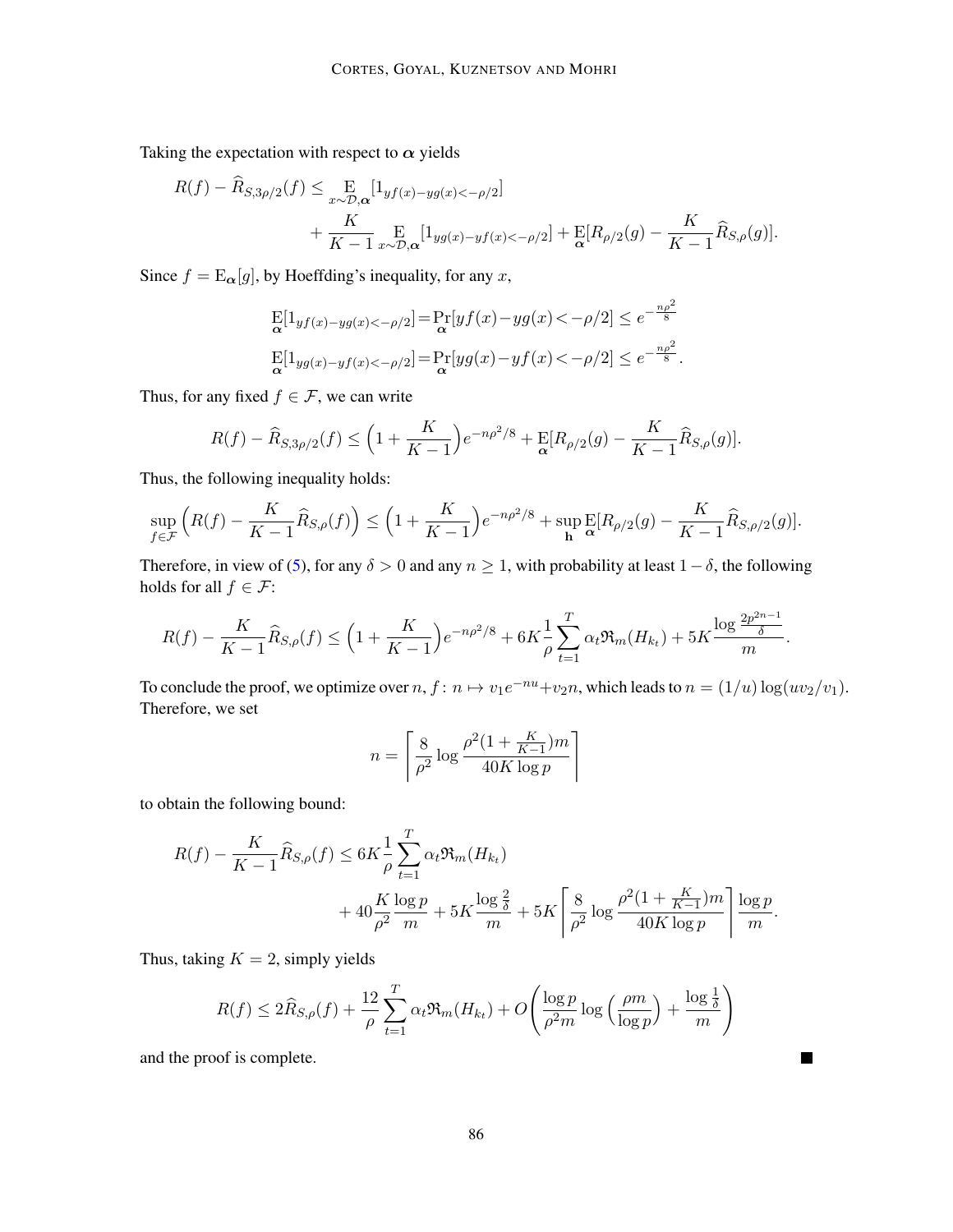### <span id="page-15-1"></span>Appendix B. Optimization Problem

This section provides the derivation for the VKR optimization problem. We will assume that  $H_1, \ldots, H_p$  are p families of functions with increasing Rademacher complexities  $\mathfrak{R}_m(H_k)$ ,  $k \in$ [1, p], and, for any hypothesis  $h \in \bigcup_{k=1}^p H_k$ , denote by  $d(h)$  the index of the hypothesis set it belongs to, that is  $h \in H_{d(h)}$ . The bound of Theorem [1](#page-4-1) holds uniformly for all  $\rho > 0$  and functions  $f \in \text{conv}(\bigcup_{k=1}^p H_k)$  at the price of an additional term that is in  $O\left(\sqrt{\frac{\log \log \frac{2}{\rho}}{m}}\right)$ . The condition  $\sum_{t=1}^{T} \alpha_t = 1$  $\sum_{t=1}^{T} \alpha_t = 1$  $\sum_{t=1}^{T} \alpha_t = 1$  of Theorem 1 can be relaxed to  $\sum_{t=1}^{T} \alpha_t \leq 1$ . To see this, use for example a null hypothesis ( $h_t = 0$  for some t). Since the last term of the bound does not depend on  $\alpha$ , it suggests selecting  $\alpha$  to minimize

$$
G(\boldsymbol{\alpha}) = \frac{1}{m} \sum_{i=1}^{m} 1_{y_i \sum_{t=1}^{T} \alpha_t h_t(x_i) \leq \rho} + \frac{4}{\rho} \sum_{t=1}^{T} \alpha_t r_t,
$$

where  $r_t = \Re_m(H_{d(h_t)})$ . Since for any  $\rho > 0$ , f and  $f/\rho$  admit the same generalization error, we can instead search for  $\alpha \ge 0$  with  $\sum_{t=1}^{T} \alpha_t \le 1/\rho$  which leads to

$$
\min_{\alpha \geq 0} \frac{1}{m} \sum_{i=1}^{m} 1_{y_i \sum_{t=1}^{T} \alpha_t h_t(x_i) \leq 1} + 4 \sum_{t=1}^{T} \alpha_t r_t \quad \text{s.t.} \quad \sum_{t=1}^{T} \alpha_t \leq \frac{1}{\rho}.
$$

The first term of the objective is not a convex function of  $\alpha$  and its minimization is known to be computationally hard. Thus, we will consider instead a convex upper bound based on the Hinge loss: let  $\Phi(-u) = \max(0, 1 - u)$ , then  $1_{-u} \le \Phi(-u)$ . Using this upper bound yields the following convex optimization problem:

$$
\min_{\alpha \ge 0} \frac{1}{m} \sum_{i=1}^{m} \Phi\left(1 - y_i \sum_{t=1}^{T} \alpha_t h_t(x_i)\right) + \lambda \sum_{t=1}^{T} \alpha_t r_t \quad \text{s.t.} \quad \sum_{t=1}^{T} \alpha_t \le \frac{1}{\rho},\tag{6}
$$

where we introduced a parameter  $\lambda > 0$  controlling the balance between the magnitude of the values taken by function  $\Phi$  and the second term. Introducing a Lagrange variable  $\beta \geq 0$  associated to the constraint in  $(6)$ , the problem can be equivalently written as

<span id="page-15-2"></span>
$$
\min_{\alpha \geq 0} \frac{1}{m} \sum_{i=1}^{m} \Phi\left(1 - y_i \sum_{t=1}^{T} \alpha_t h_t(x_i)\right) + \sum_{t=1}^{T} (\lambda r_t + \beta) \alpha_t.
$$

Here,  $\beta$  is a parameter that can be freely selected by the algorithm since any choice of its value is equivalent to a choice of  $\rho$  in [\(6\)](#page-15-2). Let  $(h_{k,j})_{k,j}$  be the set of distinct base functions  $x \mapsto K_k(\cdot, x_j)$ . Then, the problem can be rewritten as  $F$  be the objective function based on that collection:

<span id="page-15-0"></span>
$$
\min_{\alpha \ge 0} \frac{1}{m} \sum_{i=1}^{m} \Phi\left(1 - y_i \sum_{j=1}^{N} \alpha_j h_j(x_i)\right) + \sum_{t=1}^{N} \Lambda_j \alpha_j,
$$
\n(7)

with  $\alpha = (\alpha_1, \dots, \alpha_N) \in \mathbb{R}^N$  and  $\Lambda_j = \lambda r_j + \beta$ , for all  $j \in [1, N]$ . This coincides precisely with the optimization problem  $\min_{\alpha>0} F(\alpha)$  defining VKR. Since the problem was derived by minimizing a Hinge loss upper bound on the generalization bound, this shows that the solution returned by VKR benefits from the strong data-dependent learning guarantees of Theorem [1.](#page-4-1)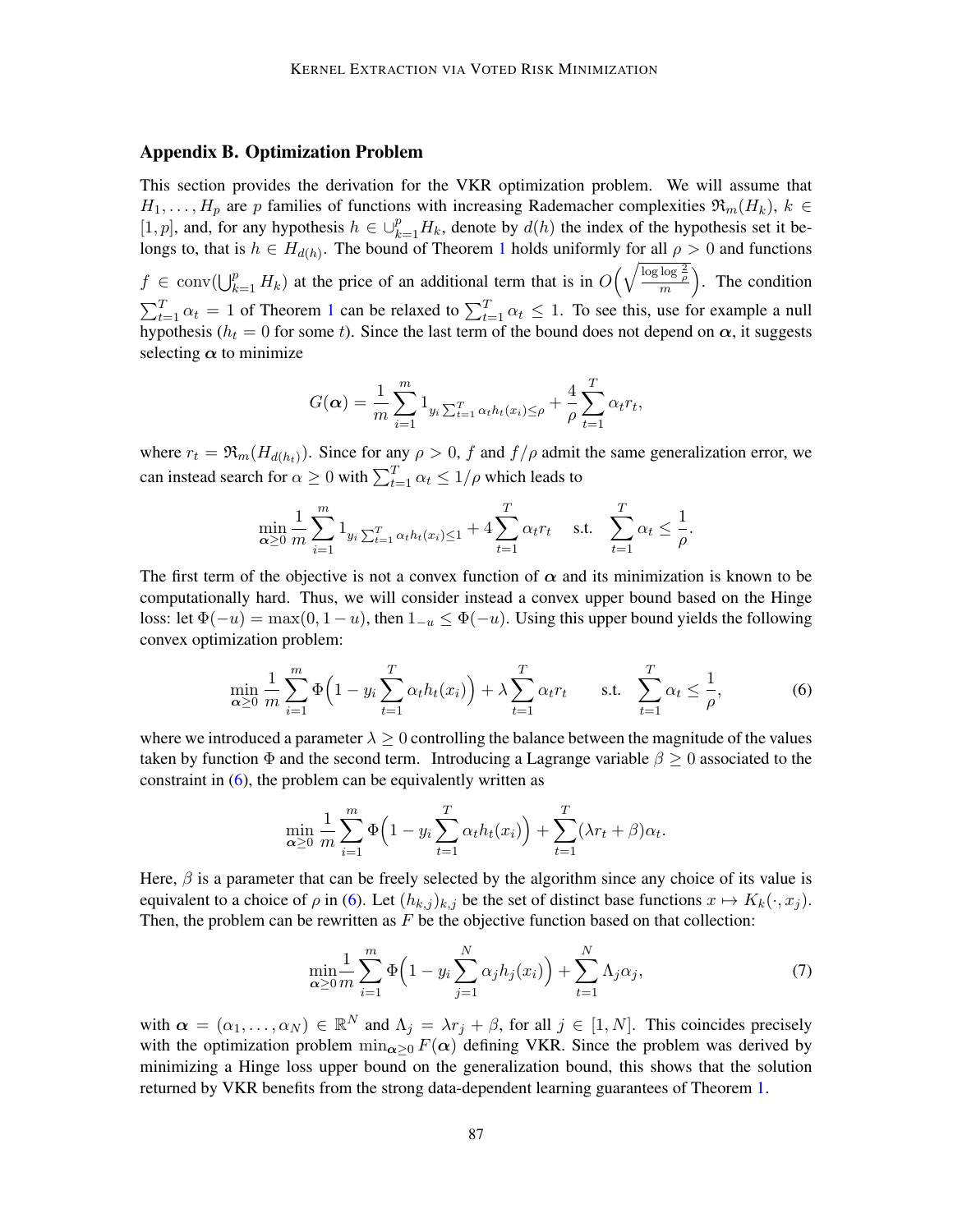## <span id="page-16-1"></span>Appendix C. Coordinate Descent (CD) Formulation

An alternative approach for solving the VKR optimization problem [\(1\)](#page-3-1) consists of using a coordinate descent method. A key advantage of this formulation over the LP formulation is that there is no need to explicitly store the whole vector of  $\alpha s$  but rather only non-zero entries. This enables learning with a very large number of base hypotheses, including scenarios in which the number of base hypotheses is infinite.

A coordinate descent method proceeds in rounds. At each round, it maintains a parameter vector  $\alpha$ . Let  $\alpha_t = (\alpha_{t,k,j})_{k,j}^{\top}$  denote the vector obtained after  $t \ge 1$  iterations and let  $\alpha_0 = 0$ . Let  $\mathbf{e}_{k,j}$ denote the unit vector in direction  $(k, j)$  in  $\mathbb{R}^{p \times m}$ . Then, the direction  $e_{k,j}$  and the step  $\eta$  selected at the tth round are those minimizing  $F(\alpha_{t-1} + \eta \mathbf{e}_{k,j})$ , that is

$$
F(\alpha) = \frac{1}{m} \sum_{i=1}^{m} \max\left(0, 1 - y_i f_{t-1} - y_i y_j \eta K_k(x_i, x_j)\right) + \sum_{j=1}^{m} \sum_{k=1}^{p} \Lambda_k |\alpha_{t-1,j,k}| + \Lambda_k |\eta + \alpha_{t-1,k,j}|,
$$

where  $f_{t-1} = \sum_{j=1}^{m} \sum_{k=1}^{p} \alpha_{t-1,j,k} y_j K_k(\cdot, x_j)$ . To find the best descent direction, a coordinate descent method computes the sub-gradient in the direction  $(k, j)$  for each  $(k, j) \in [1, p] \times [1, m]$ . The sub-gradient is given by

$$
\delta F(\alpha_{t-1}, \mathbf{e}_j) = \begin{cases} \frac{1}{m} \sum_{i=1}^m \phi_{t,j,k,i} + \text{sgn}(\alpha_{t-1,k,j}) \Lambda_k & \text{if } \alpha_{t-1,k,j} \neq 0\\ 0 & \text{else if } \left| \frac{1}{m} \sum_{i=1}^m \phi_{t,j,k,i} \right| \leq \Lambda_k\\ \frac{1}{m} \sum_{i=1}^m \phi_{t,j,k,i} - \text{sgn}\left(\frac{1}{m} \sum_{i=1}^m \phi_{t,j,k,i}\right) \Lambda_k & \text{otherwise} \end{cases}
$$

where  $\phi_{t,j,k,i} = -y_i K_k(x_i, x_j)$  if  $\sum_{k=1}^p \sum_{j=1}^m \alpha_{t-1,k,j} y_i y_j K(x_i, x_j) < 1$  and 0 otherwise. Once the optimal direction  $e_{k,j}$  is determined, the step size  $\eta_t$  can be found using a line search or other numerical methods.

### <span id="page-16-0"></span>Appendix D. Additional Experiments

This section presents additional experiments with our VKR algorithm.

In these experiments, we used families of Gaussian kernels based on distinct values of the parameter  $\gamma$ . We used the bound of Lemma [5](#page-8-1) as an estimate of the Rademacher complexity and we refer to the resulting algorithm as VKRG. We compare VKRG to a different baseline,  $L_2$ -SVM with the uniform kernel combination, which is referred to as  $L_2$ -SVM-uniform. It has been observed empirically that  $L_2$ -SVM-uniform often outperforms most existing MKL algorithms [\(Cortes et al.,](#page-10-16) [2012\)](#page-10-16).

In our experiments, both VKRG and  $L_2$ -SVM-uniform are given a fixed set of base kernels with  $\gamma \in \{10^{i/2} : i = -4, \ldots, 4\}$ . For  $L_2$ -SVM-uniform, the range of the regularization parameter was  $C \in \{10^i : i = -5, \ldots, 7\}$ . We used the same range for the  $\lambda$  and  $\beta$  parameters for VKRG as in our experiments with polynomial kernels presented in Section [7.](#page-8-0)

The results of our experiments are comparable to the results with polynomial kernels and are summarized in Table [2.](#page-17-1) Voted Kernel Regularization outperforms  $L_2$ -SVM-uniform on 9 out of 13 datasets with considerable improvement on 3 datasets, including two additional large-scale datasets (ml-prove and white). On the rest of the datasets, there was no statistical difference between these algorithms. Observe that solutions obtained by VKRG are often up to 10 times sparser than